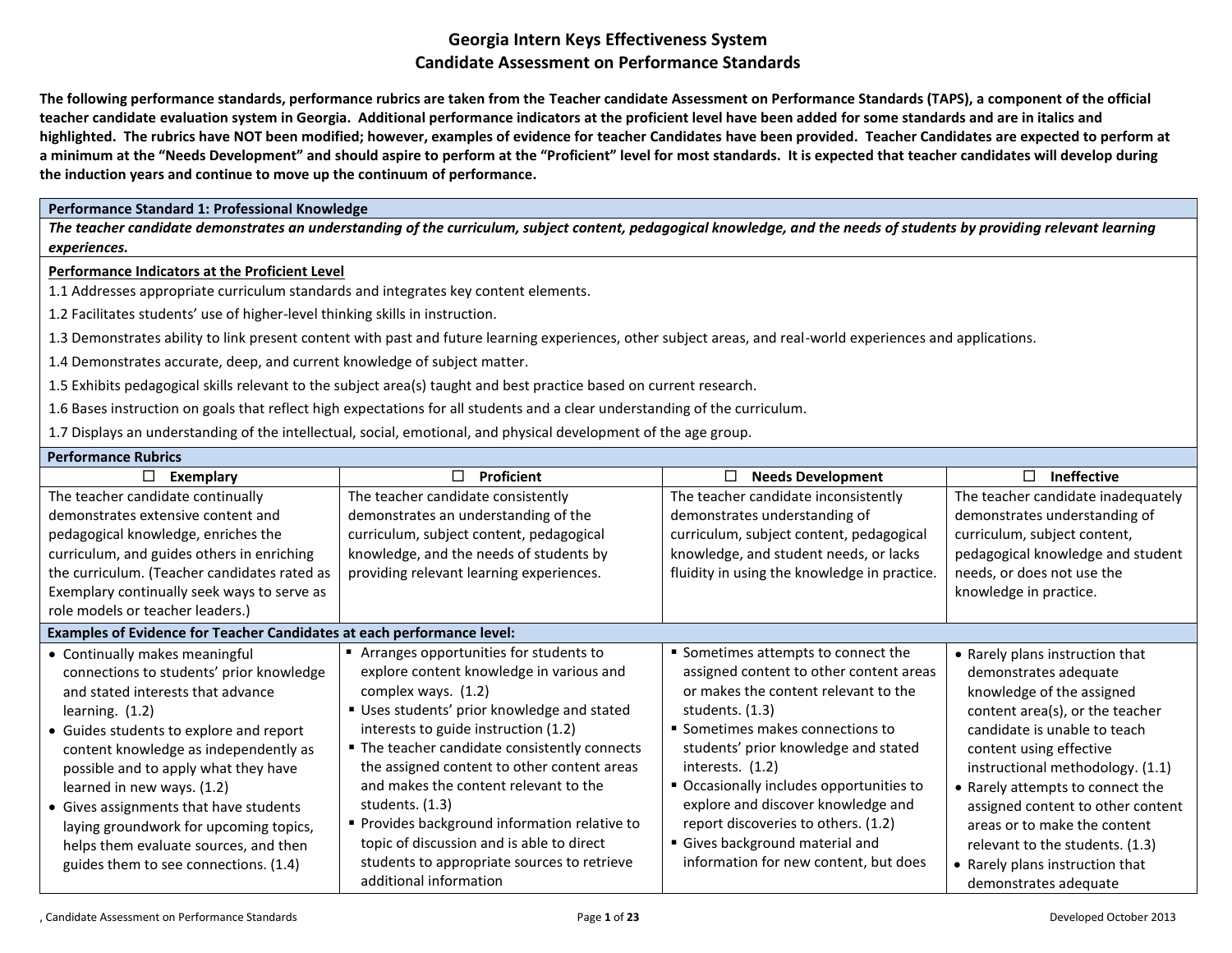| • Seeks ways to use various materials,<br>resources, technologies, and research<br>skills in lessons based on best practice and<br>adapts teaching to support students when<br>assessment indicate a lack of<br>for subject discipline.<br>understanding or a need for extension.<br>(1.5)<br>• Continually makes connections between                                                                                                                                                                                                                                                                                                                                                                                                                                                                                                                                                                                                                                                                                                                                                                                                                                                                                                                                                                                                                                                      | • Demonstrates ability to model information<br>evaluation techniques and to facilitate and<br>direct students' thought processes (1.4)<br>Uses a variety of resources and<br>Selects and uses materials, resources,<br>technologies, and research skills appropriate<br>from current research. (1.5)<br>• Plans appropriate intervention when students<br>indicate a lack of understanding.<br>Adapts teaching methodologies based on<br>unexpected but welcomed teachable<br>• Plans instruction that demonstrates strong<br>knowledge of the students' developmental<br>needs or backgrounds. (1.7)<br>need to be included.<br>" Clear and strong connections to other<br>• Designs teaching and learning strategies and                                                                                                                                                                                                                                                                                                                                                                                                                                                                                                                            | not encourage students to find or<br>knowledge of the students'<br>consider material on their own. (1.4)<br>developmental needs or<br>backgrounds. (1.7)<br>materials, but uses them in limited<br>■ Rarely makes connections to other<br>ways; does not include best practice<br>content areas or references why<br>the content is relevant to<br>Sometimes encourages students to use<br>students.<br>higher order thinking and complete<br>Rarely/ formulates key questions<br>assignments that allow them to analyze,<br>to develop and clarify the need for<br>synthesize, and evaluate. (1.2)<br>information. (Relevance)<br>" Lesson plans need to more closely<br>Rarely models verbal and<br>match the learning needs of the<br>nonverbal communication that<br>demonstrates respect for and<br>students. Varied instructional strategies<br>responsiveness to cultural<br>backgrounds. (1.7)                                                                                                                                                                                                                                                                                                                                                                                                                                                                                                                                                                                                                                                                                                                   |
|--------------------------------------------------------------------------------------------------------------------------------------------------------------------------------------------------------------------------------------------------------------------------------------------------------------------------------------------------------------------------------------------------------------------------------------------------------------------------------------------------------------------------------------------------------------------------------------------------------------------------------------------------------------------------------------------------------------------------------------------------------------------------------------------------------------------------------------------------------------------------------------------------------------------------------------------------------------------------------------------------------------------------------------------------------------------------------------------------------------------------------------------------------------------------------------------------------------------------------------------------------------------------------------------------------------------------------------------------------------------------------------------|-------------------------------------------------------------------------------------------------------------------------------------------------------------------------------------------------------------------------------------------------------------------------------------------------------------------------------------------------------------------------------------------------------------------------------------------------------------------------------------------------------------------------------------------------------------------------------------------------------------------------------------------------------------------------------------------------------------------------------------------------------------------------------------------------------------------------------------------------------------------------------------------------------------------------------------------------------------------------------------------------------------------------------------------------------------------------------------------------------------------------------------------------------------------------------------------------------------------------------------------------------|--------------------------------------------------------------------------------------------------------------------------------------------------------------------------------------------------------------------------------------------------------------------------------------------------------------------------------------------------------------------------------------------------------------------------------------------------------------------------------------------------------------------------------------------------------------------------------------------------------------------------------------------------------------------------------------------------------------------------------------------------------------------------------------------------------------------------------------------------------------------------------------------------------------------------------------------------------------------------------------------------------------------------------------------------------------------------------------------------------------------------------------------------------------------------------------------------------------------------------------------------------------------------------------------------------------------------------------------------------------------------------------------------------------------------------------------------------------------------------------------------------------------------------------------------------------------------------------------------------------------------|
| content area and to real life experiences<br>and encourages students to make these<br>moments $(1.5)$<br>connections. (1.3)<br>Continual evidence of differentiated<br>instruction to facilitate the learning of all<br>students. (1.6)<br>• Continually uses best practice and current<br>research to create lessons that avoid<br>impediments to student learning. (1.6)<br>experiences (1.3)<br>• Continually uses the curriculum as a tool<br>to set high expectations for all students<br>and help them meet these expectations.<br>(1.6)<br>• Content is developmentally appropriate<br>and is well planned to encourage students<br>to call upon their backgrounds for<br>understanding. (1.7)<br>Models and encourages students to<br>and abilities (1.6)<br>communicate verbally and nonverbally in<br>ways that demonstrate respect for and<br>responsiveness to a variety of student<br>differences. (1.7)<br>(1.6)<br>• Continually demonstrates use of a variety<br>of resources to support positive, engaging<br>activities for diverse learners.<br>backgrounds (1.7)<br>Student Evidence<br>• Students routinely participate in activities<br>that involve higher order thinking<br>including analyzing, synthesizing, and<br>evaluating an idea or product. (1.2)<br>diverse learners (1.7)<br>• Students are active participants in<br>assignments, leading discussions, | assignments that require students to relate<br>one content area to another and to real life<br>prior content or students' life<br>• Encourages students to use their everyday<br>knowledge and experiences in classroom<br>discussion, activities, and assignments (1.3)<br>• Shows evidence of differentiated instruction<br>concepts. (1.3)<br>to facilitate the learning of all students; (1.6)<br>• Positively mediates the fusion of student's<br>skills and prior knowledge to new information<br>resulting in students' increased knowledge<br>backgrounds.<br>• Sometimes varies planning and<br>• Uses established curriculum to create an<br>environment that encourages students to set<br>and meet academic and social growth goals<br>• Content is developmentally appropriate and<br>reflects an understanding of students'<br>to all students. (1.6)<br>• Communicates verbally and nonverbally in<br>ways that demonstrate respect for and<br>students backgrounds. (1.7)<br>responsiveness to student differences. (1.7)<br>• Consistently uses a variety of resources to<br>support positive, engaging activities for<br>for diverse learners. (1.7)<br>• Plans activities that emphasize interpretation<br><b>Student Evidence</b> | ■ Provides little time for students to<br>content areas and real life experiences<br>are evident in some lessons. (1.3)<br>contribute knowledge from<br>• Sometimes connects key concepts to<br>experiences.<br>Asks students primarily for facts<br>experiences. Needs to explicitly state<br>rather than in-depth concepts.<br>the connections in order for students to<br>• Content is often developmentally<br>understand how to relate content and<br>inappropriate and reflects little<br>understanding of the students'<br>• Content is sometimes developmentally<br>backgrounds.<br>• Plans and implements lessons<br>appropriate and reflects a growing<br>understanding of the students'<br>without considering students'<br>prior knowledge and stated<br>interests. (1.2)<br>instruction to address students' lack of<br>■ Teaches new content<br>understanding and performance. (1.6)<br>independently, separate from<br>• Sets goals and expectations for students<br>other information; relies on few<br>that encourage student progress, but<br>resources, does not encourage<br>students to question, evaluate, or<br>are not high enough to be challenging<br>wonder about the material. (1.4)<br>" Content sometimes is developmentally<br>■ Student assignments do not<br>encourage bringing in everyday<br>appropriate and sometimes considers<br>knowledge and experience to<br>• Occasionally uses a variety of resources<br>classroom discussion, activities,<br>to support positive, engaging activities<br>and assignments. (1.3)<br>Little or no evidence of<br>differentiated instruction to |
| researching and sharing findings. (1.2)                                                                                                                                                                                                                                                                                                                                                                                                                                                                                                                                                                                                                                                                                                                                                                                                                                                                                                                                                                                                                                                                                                                                                                                                                                                                                                                                                    | of knowledge and application of skills.                                                                                                                                                                                                                                                                                                                                                                                                                                                                                                                                                                                                                                                                                                                                                                                                                                                                                                                                                                                                                                                                                                                                                                                                               | facilitate the learning of all<br>students. (1.6)                                                                                                                                                                                                                                                                                                                                                                                                                                                                                                                                                                                                                                                                                                                                                                                                                                                                                                                                                                                                                                                                                                                                                                                                                                                                                                                                                                                                                                                                                                                                                                        |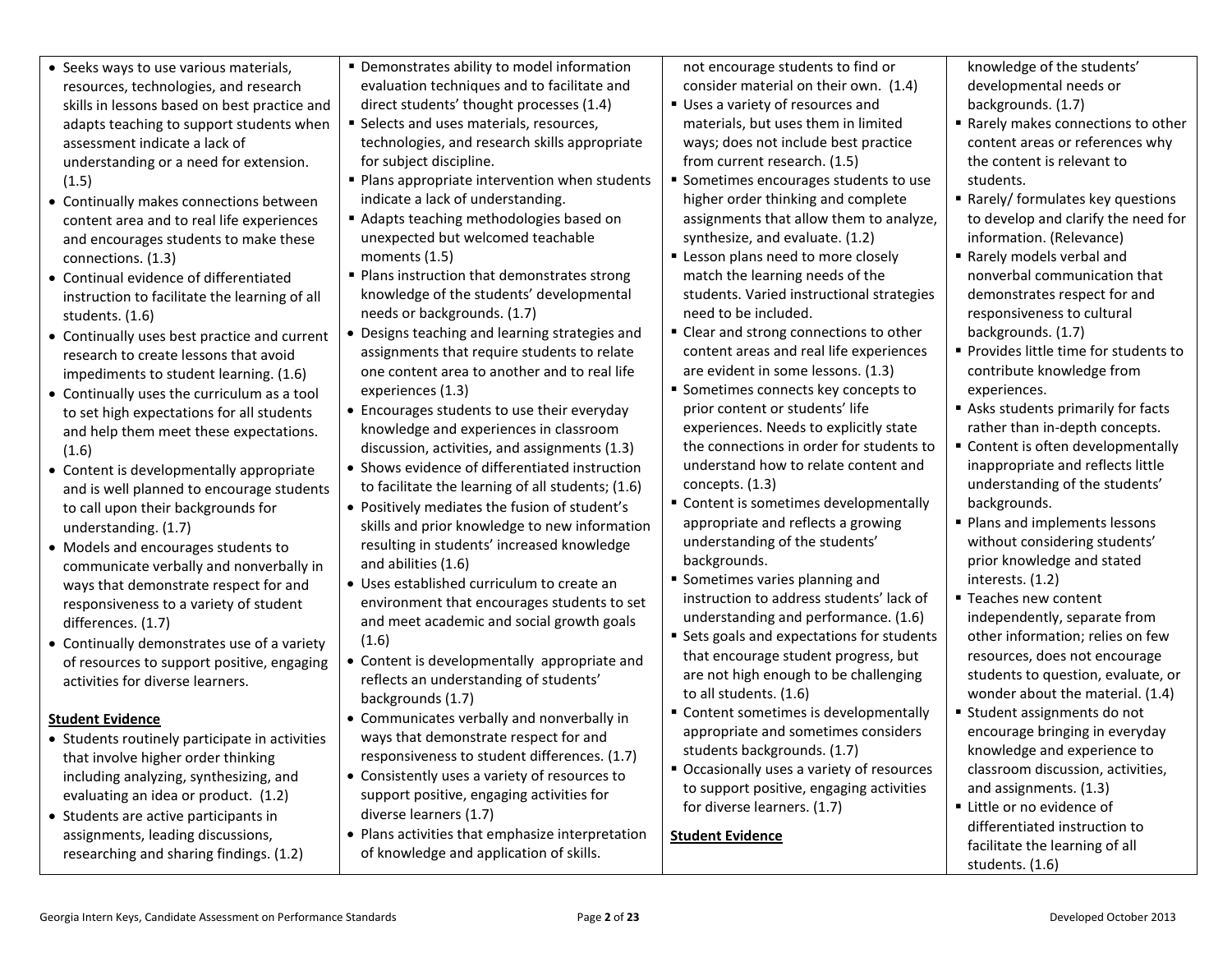| • Students know to use everyday<br>knowledge and experiences in classroom<br>discussion, activities and assignments.<br>(1.3)<br>• Strong evidence of students being able to<br>independently fuse skills and prior<br>knowledge to new information, yielding<br>students' increased knowledge and<br>abilities. (1.6)<br>Evidence/Documentation | • Locates, evaluates, selects, and organizes<br>information resources based on students'<br>learning needs and the required curriculum.<br>• Plans teaching and learning strategies and<br>assignments that require students to relate<br>one content area to another and to real life<br>experiences.<br>• Invites students to bring their everyday<br>knowledge and experiences into the<br>classroom on a regular basis.<br>• Relates stories, problems, and solutions from<br>personal experiences to establish connections<br>between content and real life.<br><b>Student Evidence</b><br>" Students are engaged, asking and answering<br>questions, participating in group activities,<br>conducting research, reporting findings. (1.2)<br>" Students share their personal experiences or<br>prior knowledge in response to prompts.<br>" Students demonstrate respect for the<br>differences of other students. | • Sometimes verbalize or write about<br>connections between prior knowledge,<br>life experiences, and current learning. | ■ Little or no evidence of student<br>goals that reflect high<br>expectations for all learners. (1.6)<br>" Content appears to be planned<br>without regard for what is<br>developmentally appropriate and<br>without understanding of<br>students' backgrounds. (1.7)<br>■ Little evidence of the use of a<br>variety of resources to support<br>positive, engaging activities for<br>diverse learners. (1.7)<br><b>Student Evidence</b><br>" Cannot describe how to connect<br>content to real life experience.<br>• Students do not work in groups,<br>ask and answer questions, discuss<br>ideas, conduct research, and<br>report findings. (1.2) |
|--------------------------------------------------------------------------------------------------------------------------------------------------------------------------------------------------------------------------------------------------------------------------------------------------------------------------------------------------|--------------------------------------------------------------------------------------------------------------------------------------------------------------------------------------------------------------------------------------------------------------------------------------------------------------------------------------------------------------------------------------------------------------------------------------------------------------------------------------------------------------------------------------------------------------------------------------------------------------------------------------------------------------------------------------------------------------------------------------------------------------------------------------------------------------------------------------------------------------------------------------------------------------------------|-------------------------------------------------------------------------------------------------------------------------|------------------------------------------------------------------------------------------------------------------------------------------------------------------------------------------------------------------------------------------------------------------------------------------------------------------------------------------------------------------------------------------------------------------------------------------------------------------------------------------------------------------------------------------------------------------------------------------------------------------------------------------------------|
|--------------------------------------------------------------------------------------------------------------------------------------------------------------------------------------------------------------------------------------------------------------------------------------------------------------------------------------------------|--------------------------------------------------------------------------------------------------------------------------------------------------------------------------------------------------------------------------------------------------------------------------------------------------------------------------------------------------------------------------------------------------------------------------------------------------------------------------------------------------------------------------------------------------------------------------------------------------------------------------------------------------------------------------------------------------------------------------------------------------------------------------------------------------------------------------------------------------------------------------------------------------------------------------|-------------------------------------------------------------------------------------------------------------------------|------------------------------------------------------------------------------------------------------------------------------------------------------------------------------------------------------------------------------------------------------------------------------------------------------------------------------------------------------------------------------------------------------------------------------------------------------------------------------------------------------------------------------------------------------------------------------------------------------------------------------------------------------|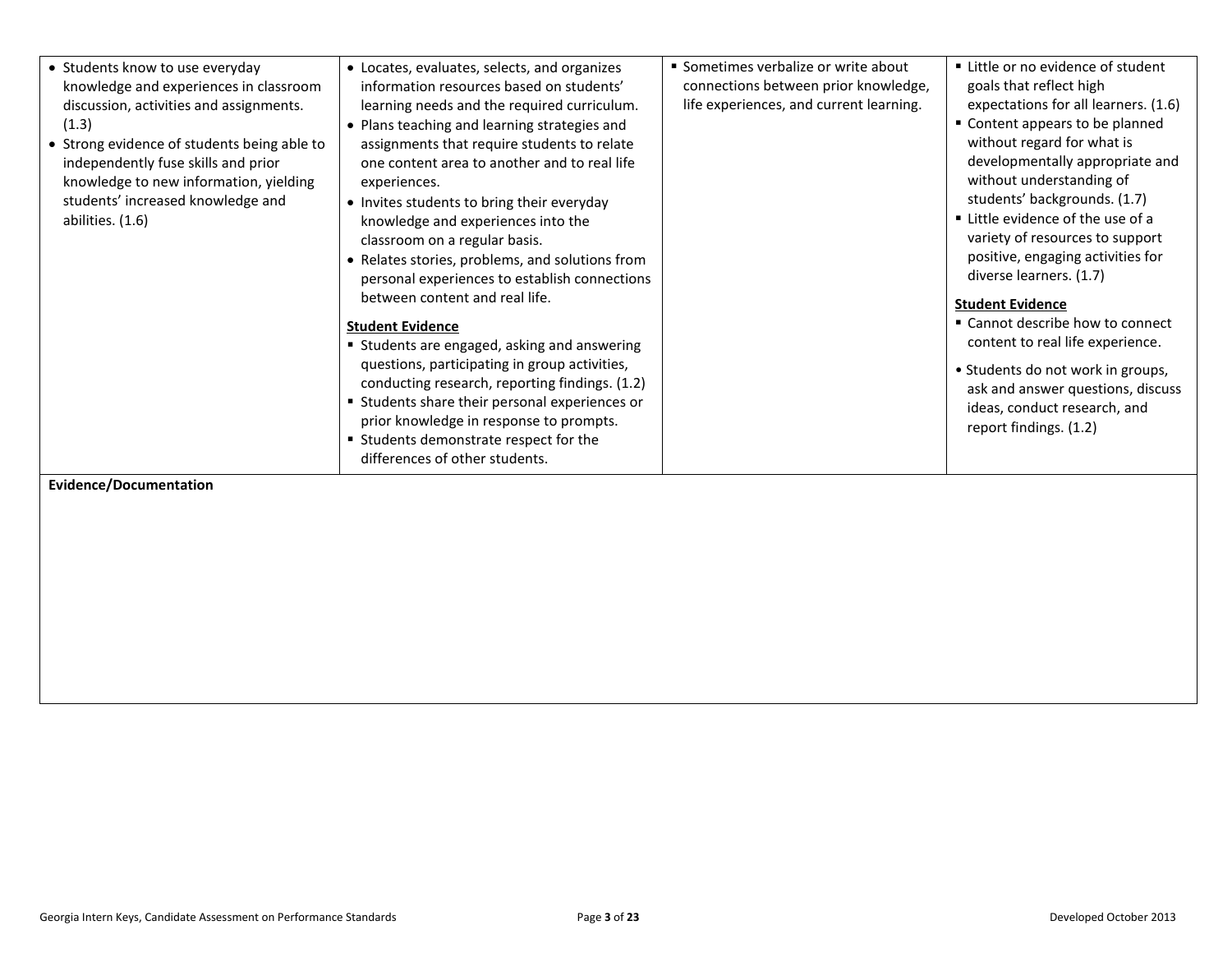**The following performance standards, performance rubrics are taken from the Teacher candidate Assessment on Performance Standards (TAPS), a component of the official teacher candidate evaluation system in Georgia. Additional performance indicators at the proficient level have been added for some standards and are in italics and highlighted. The rubrics have NOT been modified; however, examples of evidence for teacher Candidates have been provided. Teacher Candidates are expected to perform at a minimum at the "Needs Development" and should aspire to perform at the "Proficient" level for most standards. It is expected that teacher candidates will develop during the induction years and continue to move up the continuum of performance.** 

### **Performance Standard 2: Instructional Planning**

*The teacher candidate plans using state and local school district curricula and standards, effective strategies, resources, and data to address the needs of all students.*

#### **Performance Indicators at the Proficient Level**

2.1 Analyzes and uses student learning data to inform planning

2.2 Develops plans that are clear, logical, sequential, and integrated across the curriculum (e.g., long-term goals, lesson plans, and syllabi).

- 2.3 Plans instruction effectively for content mastery, pacing, and transitions.
- 2.4 Plans for instruction to meet the needs of all students.
- 2.5 Aligns and connects lesson objectives to state and local school district curricula and standards, and student learning needs.

2.6 Develops appropriate course, unit, and daily plans, and is able to adapt plans when needed.

# **Performance Rubrics**

| FEITUITII AITLE NUUTILS                                                                                                                                                                                                                                                                                                                                                                                                                                                                                                                                                                        |                                                                                                                                                                                                                                                                                                                                                                                                                                                                                                                                                   |                                                                                                                                                                                                                                                                                                                                                                                                                                                                                                                                                      |                                                                                                                                                                                                                                                                                                                                                                               |
|------------------------------------------------------------------------------------------------------------------------------------------------------------------------------------------------------------------------------------------------------------------------------------------------------------------------------------------------------------------------------------------------------------------------------------------------------------------------------------------------------------------------------------------------------------------------------------------------|---------------------------------------------------------------------------------------------------------------------------------------------------------------------------------------------------------------------------------------------------------------------------------------------------------------------------------------------------------------------------------------------------------------------------------------------------------------------------------------------------------------------------------------------------|------------------------------------------------------------------------------------------------------------------------------------------------------------------------------------------------------------------------------------------------------------------------------------------------------------------------------------------------------------------------------------------------------------------------------------------------------------------------------------------------------------------------------------------------------|-------------------------------------------------------------------------------------------------------------------------------------------------------------------------------------------------------------------------------------------------------------------------------------------------------------------------------------------------------------------------------|
| $\Box$<br>Exemplary                                                                                                                                                                                                                                                                                                                                                                                                                                                                                                                                                                            | П<br>Proficient                                                                                                                                                                                                                                                                                                                                                                                                                                                                                                                                   | □<br><b>Needs Development</b>                                                                                                                                                                                                                                                                                                                                                                                                                                                                                                                        | <b>Ineffective</b><br>п                                                                                                                                                                                                                                                                                                                                                       |
| The teacher candidate continually seeks<br>and uses multiple data and real world<br>resources to plan differentiated<br>instruction to meet the individual student<br>needs and interests in order to promote<br>student accountability and engagement.                                                                                                                                                                                                                                                                                                                                        | The teacher candidate consistently plans<br>using state and local school district curricula<br>and standards, effective strategies,<br>resources, and data to address the<br>differentiated needs of all students.                                                                                                                                                                                                                                                                                                                                | The teacher candidate inconsistently uses<br>state and local school district curricula and<br>standards, or inconsistently uses effective<br>strategies, resources, or data in planning to<br>meet the needs of all students.                                                                                                                                                                                                                                                                                                                        | The teacher candidate does not plan, or<br>plans without adequately using state<br>and local school district curricula and<br>standards, or without using effective<br>strategies, resources, or data to meet<br>the needs of all students.                                                                                                                                   |
| Examples of Evidence for Teacher Candidates at each performance level:                                                                                                                                                                                                                                                                                                                                                                                                                                                                                                                         |                                                                                                                                                                                                                                                                                                                                                                                                                                                                                                                                                   |                                                                                                                                                                                                                                                                                                                                                                                                                                                                                                                                                      |                                                                                                                                                                                                                                                                                                                                                                               |
| Uses multiple data sources (e.g., student<br>responses to questions, standardized<br>test results, anecdotal notes) to plan<br>differentiated instruction<br>Uses both class and individual student<br>data to plan instruction<br>Allows the students to practice at self-<br>selected levels of learning<br>Plans instruction to accommodate the<br>needs of learners when remediation or<br>extension is relevant<br>Incorporates national (i.e., professional<br>organizations) standards within lesson<br>plans in addition to state and local<br>school district curricula and standards | Analyzes and uses student learning data to<br>inform planning (2.1)<br>Develops plans that are clear, logical,<br>sequential, and integrated across the<br>curriculum (e.g., long-term goals, lesson<br>plans, and syllabi). (2.2)<br>Plans instruction effectively for content<br>mastery, pacing, and transitions. (2.3)<br>• Plans for instruction to meet the needs of<br>all students. (2.4)<br>Aligns and connects lesson objectives to<br>state and local school district curricula and<br>standards, and student learning needs.<br>(2.5) | Identifies only prior student knowledge or<br>experiences (i.e., cognitive, linguistic, social,<br>emotional, and/or physical development)<br>as it relates to the lesson<br>Develops plans that are not explicitly<br>written, lack clarity, lack a clear sequence<br>for instruction, and/or do not include<br>sufficient detail<br>Fails to promote higher order thinking<br>through incorporation of best practices for<br>instruction<br>Unclear link between lesson outcomes and<br>state and local school district curricula and<br>standards | Few or no prior student knowledge or<br>experiences identified.<br>Develops plans that are not explicitly<br>written, lack clarity, lack a clear<br>sequence for instruction, and/or do not<br>include sufficient detail<br>Promoting student learning via best<br>practices is not evident.<br>No state or local standards listed<br>No modification of learner needs listed |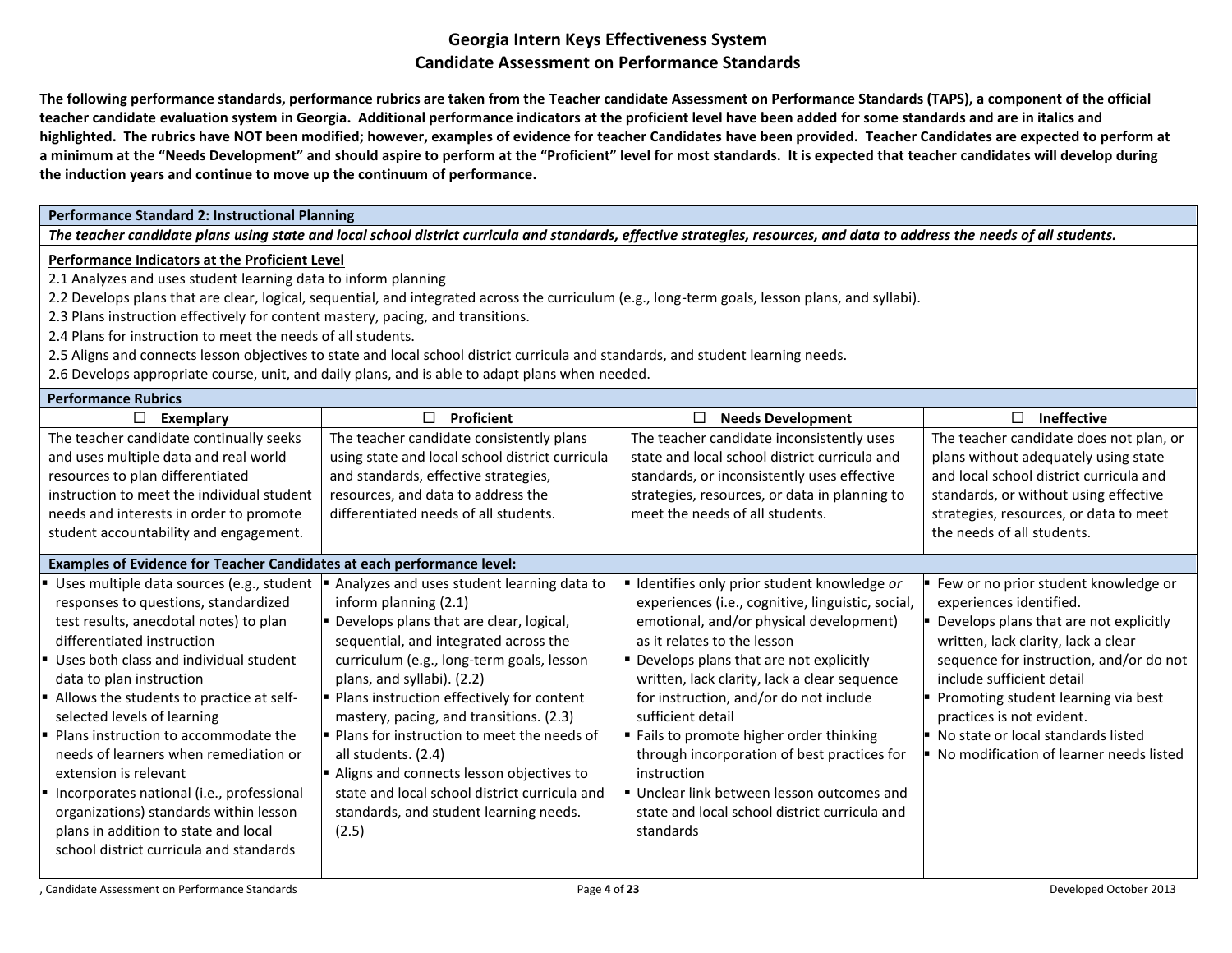|                               | Develops appropriate course, unit, and<br>daily plans, and is able to adapt plans when<br>needed. (2.6) | Attends to the needs of some students, but<br>not all |  |
|-------------------------------|---------------------------------------------------------------------------------------------------------|-------------------------------------------------------|--|
| <b>Evidence/Documentation</b> |                                                                                                         |                                                       |  |
|                               |                                                                                                         |                                                       |  |
|                               |                                                                                                         |                                                       |  |
|                               |                                                                                                         |                                                       |  |
|                               |                                                                                                         |                                                       |  |
|                               |                                                                                                         |                                                       |  |
|                               |                                                                                                         |                                                       |  |
|                               |                                                                                                         |                                                       |  |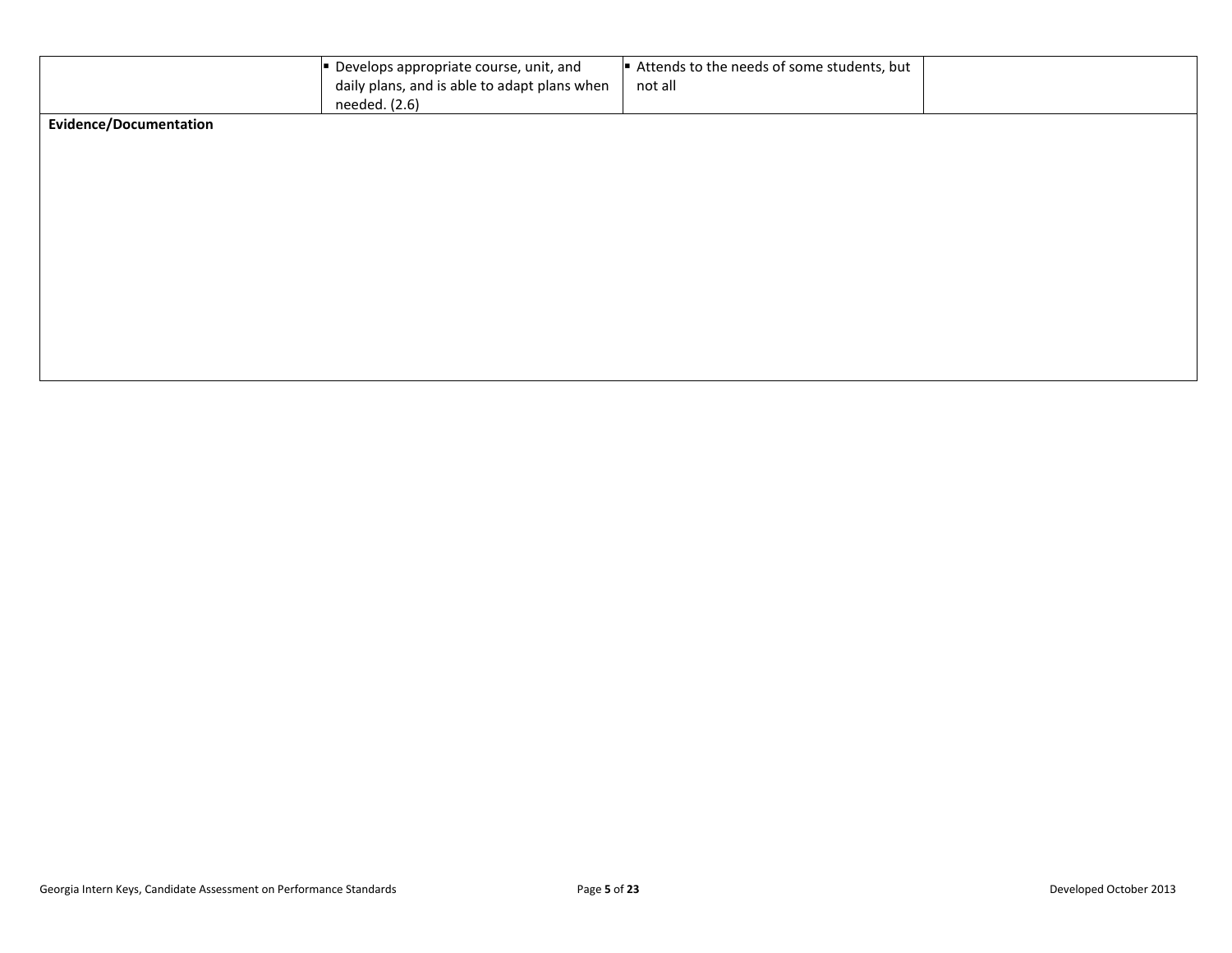**The following performance standards, performance rubrics are taken from the Teacher candidate Assessment on Performance Standards (TAPS), a component of the official teacher candidate evaluation system in Georgia. Additional performance indicators at the proficient level have been added for some standards and are in italics and highlighted. The rubrics have NOT been modified; however, examples of evidence for teacher Candidates have been provided. Teacher Candidates are expected to perform at a minimum at the "Needs Development" and should aspire to perform at the "Proficient" level for most standards. It is expected that teacher candidates will develop during the induction years and continue to move up the continuum of performance.** 

#### **Performance Standard 3: Instructional Strategies**

*The teacher candidate promotes student learning by using research-based instructional strategies relevant to the content to engage students in active learning and to facilitate the students' acquisition of key knowledge and skills.*

#### **Performance Indicators at the Proficient Level**

3.1 Engages students in active learning and maintains interest.

- 3.2 Builds upon students' existing knowledge and skills.
- 3.3 Reinforces learning goals consistently throughout the lesson.
- 3.4 Uses a variety of research-based instructional strategies and resources.
- 3.5 Effectively uses appropriate instructional technology to enhance student learning.
- 3.6 Communicates and presents material clearly, and checks for understanding.
- 3.7 Develops higher-order thinking through questioning and problem-solving activities.
- 3.8 Engages students in authentic learning by providing real-life examples and interdisciplinary connections.

| <b>Performance Rubrics</b>                                                                                                                                                                                                                                                                                           |                                                                                                                                                                                                                                                                                                                                                                            |                                                                                                                                                                                                                                                                                                                                 |                                                                                                                                                                                                                                                                                                       |
|----------------------------------------------------------------------------------------------------------------------------------------------------------------------------------------------------------------------------------------------------------------------------------------------------------------------|----------------------------------------------------------------------------------------------------------------------------------------------------------------------------------------------------------------------------------------------------------------------------------------------------------------------------------------------------------------------------|---------------------------------------------------------------------------------------------------------------------------------------------------------------------------------------------------------------------------------------------------------------------------------------------------------------------------------|-------------------------------------------------------------------------------------------------------------------------------------------------------------------------------------------------------------------------------------------------------------------------------------------------------|
| □<br>Exemplary                                                                                                                                                                                                                                                                                                       | <b>Proficient</b><br>$\Box$                                                                                                                                                                                                                                                                                                                                                | <b>Needs Development</b><br>⊔                                                                                                                                                                                                                                                                                                   | П<br><b>Ineffective</b>                                                                                                                                                                                                                                                                               |
| The teacher candidate continually<br>facilitates students' engagement in<br>metacognitive learning, higher-order<br>thinking skills, and application of<br>learning in current and relevant ways.<br>(Teacher candidates rated as Exemplary<br>continually seek ways to serve as role<br>models or teacher leaders.) | The teacher candidate consistently promotes<br>student learning by using research-based<br>instructional strategies relevant to the<br>content to engage students in active learning,<br>and to facilitate the students' acquisition of<br>key skills.                                                                                                                     | The teacher candidate inconsistently uses<br>research-based instructional strategies. The<br>strategies used are sometimes not<br>appropriate for the content area or for<br>engaging students in active learning or for<br>the acquisition of key skills.                                                                      | The teacher candidate does not use<br>research-based instructional strategies,<br>nor are the instructional strategies<br>relevant to the content area. The<br>strategies do not engage students in<br>active learning or acquisition of key skills.                                                  |
| Examples of Evidence for Teacher Candidates at each performance level:                                                                                                                                                                                                                                               |                                                                                                                                                                                                                                                                                                                                                                            |                                                                                                                                                                                                                                                                                                                                 |                                                                                                                                                                                                                                                                                                       |
| Continually engages students to work<br>in collaborative groups/individually to<br>create, present, and research and<br>problem solve. (3.1)<br>Continually uses multiple strategies<br>linked to students' prior knowledge<br>and skills and background experiences<br>and interest. (3.2)                          | Consistently engages to students to work in<br>collaborative groups/individually to create,<br>present, research and problem solve. (3.1)<br>Consistently uses multiple strategies linked<br>to students' prior knowledge and skills and<br>background experiences and interest. (3.2)<br>Consistently uses multiple strategies to<br>address goals and build an increased | Inconsistently engages students to work in<br>collaborative groups/individually to<br>create, present, and research and problem<br>solve. (3.1)<br>Inconsistently use multiple strategies or<br>uses only a single strategy linked to<br>students' prior knowledge and skills and<br>background experiences and interest. (3.2) | Does not provide students with<br>opportunities to work in collaborative<br>groups/individually to create, present,<br>and research and problem solve. (3.1)<br>Does not use a single strategy linked to<br>students' prior knowledge and skills and<br>background experiences and interest.<br>(3.2) |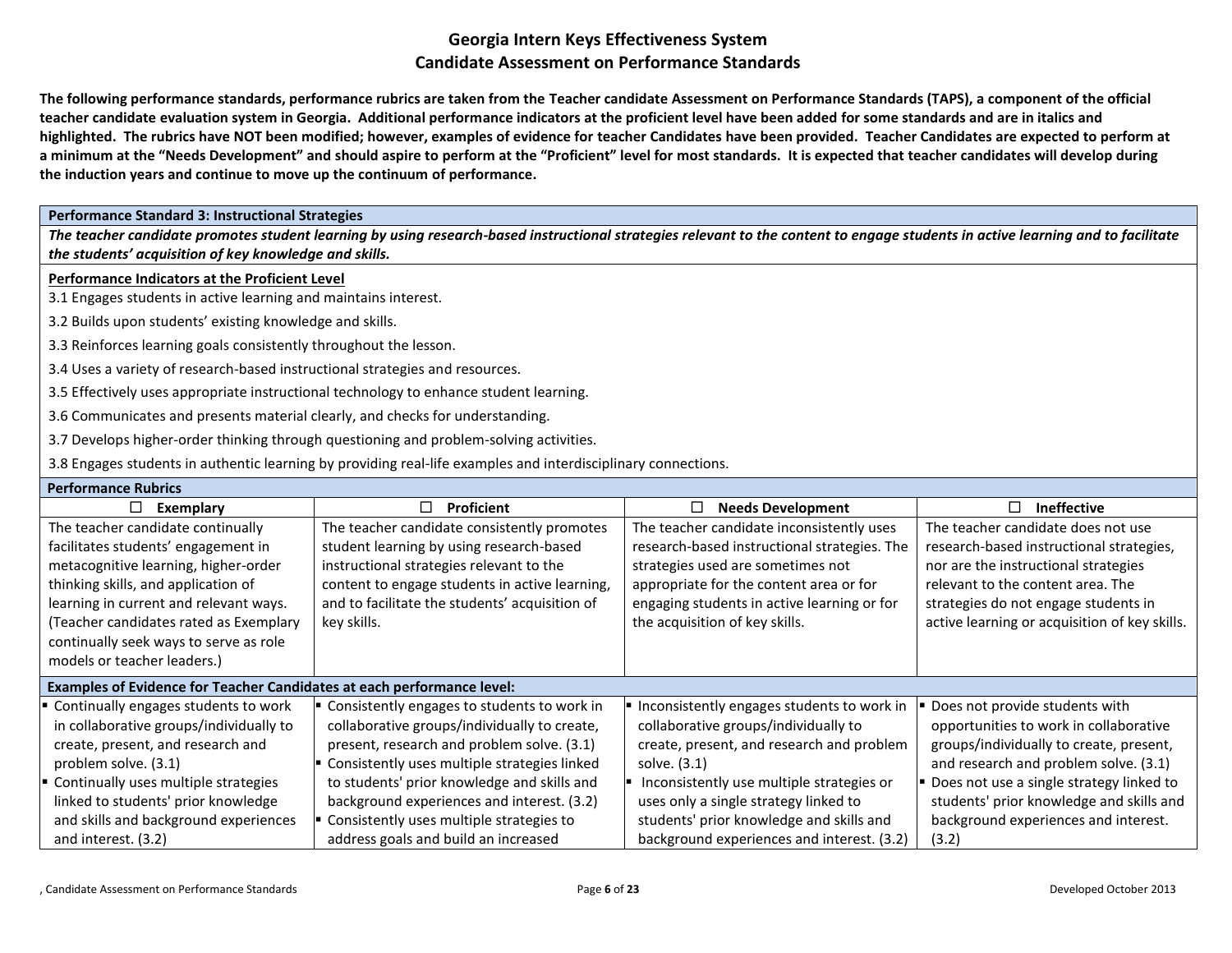| Continually uses multiple strategies to<br>address goals and build an increased<br>proficiency in the standard by including<br>varied ways of acquiring knowledge<br>and skill. $(3.3)$<br>Continually incorporates teaching<br>strategies consistent with research<br>based best practices. (3.4)<br>" Continually uses technology for open-<br>ended student work, student<br>reinforcement of learning, presentation<br>and planning purposes. (3.5)<br>" Continually checks student for<br>understanding or for what they learned<br>in the lesson; continually presents<br>material in a clear, logically sequenced<br>and developmentally appropriate<br>format. $(3.6)$<br>" Continually uses higher order<br>questioning to develop thinking and<br>learning and supports students as they<br>consider multiple perspectives during<br>problem solving. (3.7) | proficiency in the standard by including some<br>ways of acquiring knowledge and skill. (3.3)<br>Consistently incorporates teaching strategies<br>consistent with research based best<br>practices. (3.4)<br>" Consistently uses technology for open-ended<br>student work, student reinforcement of<br>learning, presentation and planning<br>purposes. (3.5)<br>Consistently checks students for<br>understanding or for what they learned in<br>the lesson; consistently presents material in<br>a clear, logically sequenced and<br>developmentally appropriate format. (3.6)<br>" Consistently uses higher order questioning to<br>guide student thinking and learning and to<br>guide student problem solving. (3.7)<br>Consistently engages students in authentic<br>learning by providing real-life connections<br>and examples to more than one<br>standard.(3.8) | Inconsistently uses one or more strategies<br>to address goals and build an increased<br>proficiency in the standard by focusing on<br>one way to acquire knowledge and skill.<br>(3.3)<br>Inconsistently incorporates teaching<br>strategies consistent with research based<br>best practices. (3.4)<br>Inconsistently uses technology for open-<br>ended student work, student<br>reinforcement of learning, presentation or<br>planning purposes. (3.5)<br>Inconsistently checks students for<br>understanding or for what they learned in<br>the lesson; inconsistently presents<br>material in a clear, logically sequenced<br>and developmentally appropriate format.<br>(3.6)<br>Inconsistently uses higher order<br>questioning to guide student thinking and<br>learning OR primarily uses factual<br>questioning to guide student thinking and<br>learning. (3.7) | Does not use a strategy that addresses a<br>goal or builds an increased proficiency<br>in the standard. (3.3)<br>Does not incorporate teaching<br>strategies consistent with research<br>based best practices. (3.4)<br>Does not use technology for open-<br>ended student work, student<br>reinforcement of learning, presentation<br>or planning purposes. (3.5)<br>Does not check students for<br>understanding or for what they learned<br>in the lesson; does not present material<br>in a clear, logically sequenced and<br>developmentally appropriate format.<br>(3.6)<br>Does not provide higher order<br>questioning or problem solving<br>opportunities to guide student thinking<br>and learning. (3.7)<br>Does not provide real-life examples to<br>engage students in learning.(3.8) |
|-----------------------------------------------------------------------------------------------------------------------------------------------------------------------------------------------------------------------------------------------------------------------------------------------------------------------------------------------------------------------------------------------------------------------------------------------------------------------------------------------------------------------------------------------------------------------------------------------------------------------------------------------------------------------------------------------------------------------------------------------------------------------------------------------------------------------------------------------------------------------|----------------------------------------------------------------------------------------------------------------------------------------------------------------------------------------------------------------------------------------------------------------------------------------------------------------------------------------------------------------------------------------------------------------------------------------------------------------------------------------------------------------------------------------------------------------------------------------------------------------------------------------------------------------------------------------------------------------------------------------------------------------------------------------------------------------------------------------------------------------------------|-----------------------------------------------------------------------------------------------------------------------------------------------------------------------------------------------------------------------------------------------------------------------------------------------------------------------------------------------------------------------------------------------------------------------------------------------------------------------------------------------------------------------------------------------------------------------------------------------------------------------------------------------------------------------------------------------------------------------------------------------------------------------------------------------------------------------------------------------------------------------------|----------------------------------------------------------------------------------------------------------------------------------------------------------------------------------------------------------------------------------------------------------------------------------------------------------------------------------------------------------------------------------------------------------------------------------------------------------------------------------------------------------------------------------------------------------------------------------------------------------------------------------------------------------------------------------------------------------------------------------------------------------------------------------------------------|
| " Continually engages students in<br>authentic learning by providing real-life<br>examples and interdisciplinary<br>connections. (3.8)                                                                                                                                                                                                                                                                                                                                                                                                                                                                                                                                                                                                                                                                                                                                |                                                                                                                                                                                                                                                                                                                                                                                                                                                                                                                                                                                                                                                                                                                                                                                                                                                                            | Inconsistently engages students in<br>authentic learning by providing real-life<br>connections and examples to a<br>standard.(3.8)                                                                                                                                                                                                                                                                                                                                                                                                                                                                                                                                                                                                                                                                                                                                          |                                                                                                                                                                                                                                                                                                                                                                                                                                                                                                                                                                                                                                                                                                                                                                                                    |

- Lesson plans include goals that are clearly aligned with instructional procedures and assessments, activities build on content knowledge and skill as related to goals
- Lesson plans include connections to students' prior knowledge, background experiences, interests and real-life examples provided
- Lesson plans include higher order questions, problem solving activities, interdisciplinary connections
- **Incorporation of technology for student learning and teacher candidate directed activities**
- Lesson plans include procedures that are sequenced in a logical and developmentally appropriate format
- Student work samples- evidence of higher order thinking, problem solving, individual and collaborative effort
- Student response to instruction written, verbal
- Level of student engagement individual, peer interaction
- Research-based strategies, cited resources
- **Implementation of lesson plan procedures upon observation**
- **Portfolios**
- **Integrated unit plans**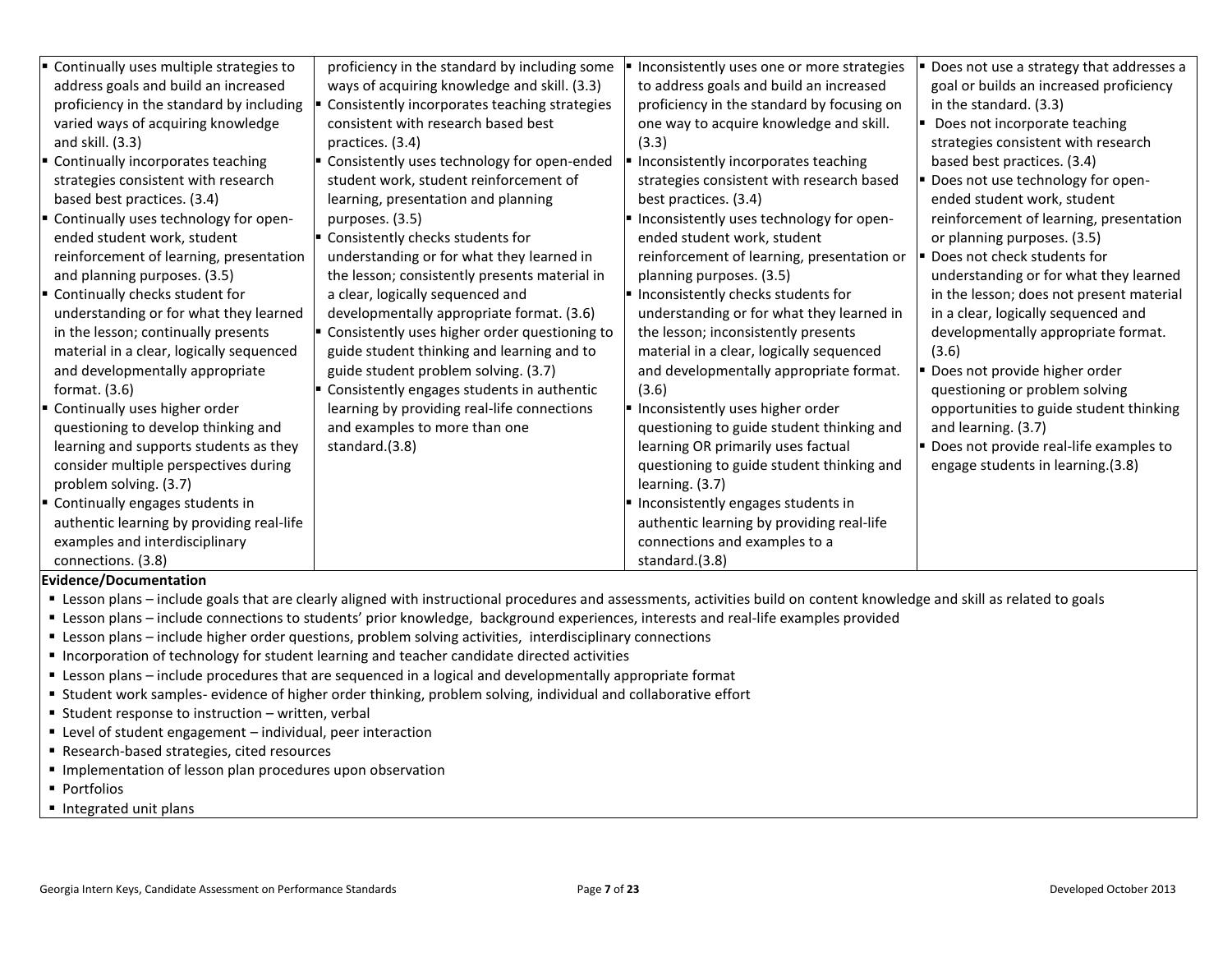**The following performance standards, performance rubrics are taken from the Teacher candidate Assessment on Performance Standards (TAPS), a component of the official teacher candidate evaluation system in Georgia. Additional performance indicators at the proficient level have been added for some standards and are in italics and highlighted. The rubrics have NOT been modified; however, examples of evidence for teacher Candidates have been provided. Teacher Candidates are expected to perform at a minimum at the "Needs Development" and should aspire to perform at the "Proficient" level for most standards. It is expected that teacher candidates will develop during the induction years and continue to move up the continuum of performance.** 

### **Performance Standard 4: Differentiated Instruction**

*The teacher candidate challenges and supports each student's learning by providing appropriate content and developing skills which address individual learning differences.*

### **Performance Indicators at the Proficient Level**

4.1 Differentiates the instructional content, process, product, and learning environment to meet individual developmental needs.

4.2 Provides remediation, enrichment, and acceleration to further student understanding of material.

4.3 Uses flexible grouping strategies to encourage appropriate peer interaction and to accommodate learning needs/goals.

4.4 Uses diagnostic, formative, and summative assessment data to inform instructional modifications for individual students.

4.5 Develops critical and creative thinking by providing activities at the appropriate level of challenge for students.

4.6 Demonstrates high learning expectations for all students commensurate with their developmental levels.

| <b>Performance Rubrics</b>                                             |                                            |                                                           |                                                                   |
|------------------------------------------------------------------------|--------------------------------------------|-----------------------------------------------------------|-------------------------------------------------------------------|
| □<br>Exemplary                                                         | Proficient<br>□                            | <b>Needs Development</b><br>⊔                             | <b>Ineffective</b><br>$\Box$                                      |
| The teacher candidate continually                                      | The teacher candidate consistently         | The teacher candidate inconsistently                      | The teacher candidate does not challenge                          |
| facilitates each student's                                             | challenges and supports each student's     | challenges students by providing                          | students by providing appropriate content or                      |
| opportunities to learn by engaging                                     | learning by providing appropriate content  | appropriate content or by developing skills               | by developing skills which address individual                     |
| him/her in critical and creative                                       | and developing skills which address        | which address individual learning                         | learning differences.                                             |
| thinking and challenging activities                                    | individual learning differences.           | differences.                                              |                                                                   |
| tailored to address individual learning                                |                                            |                                                           |                                                                   |
| needs and interests.                                                   |                                            |                                                           |                                                                   |
| Examples of Evidence for Teacher Candidates at each performance level: |                                            |                                                           |                                                                   |
| Teacher candidate facilitates learning                                 | Teacher candidate facilitates learning     | Teacher candidate facilitates learning                    | <b>E</b> Teacher candidate delivers a lesson that is              |
| activities on multiple occasions that                                  | activities that offer one alternative form | activities that offer one alternative form of             | identical for all students in content, process,                   |
| offer alternative forms of the                                         | of the two or more of the following: (1)   | the content, process, product or learning                 | product, and learning environment. (4.1)                          |
| content, process, product and/or                                       | content, (2) process, (3) product and (4)  | environment. (4.1)                                        | No evidence of differentiation to meet                            |
| learning environment that                                              | learning environment to meet individual    | ■ Teacher candidate adjusts learning                      | individual developmental needs, including                         |
| appropriately meets individual                                         | developmental needs. (4.1)                 | activities to incorporate varying degrees of              | evidence of accommodations and                                    |
| developmental needs. (4.1)                                             | • The teacher candidate divides content    | difficulty or student interest, but the                   | modifications. (4.1)                                              |
| Teacher candidate uses multiple                                        | into subgroups, provides student choice    | adjustments are not informed by                           | Fuel Teacher candidate does not use assessment                    |
| forms of assessment data to inform                                     | (i.e. partner read, computer,              | assessment data. (4.2, 4.4)                               | data to inform instruction and adjust                             |
| instruction and provides learning                                      | independent work), provides                | $\blacktriangleright$ The teacher candidate uses flexible | learning activities that incorporates varying                     |
| activities that vary in degree of                                      | instructional opportunities that consider  | grouping practices that are inflexible with               | degrees of difficulty or student interest. (4.2,                  |
| difficulty and student interest. (4.2,                                 | student interest, modifications and        | students working in unchanging ability level              | 4.4)                                                              |
| (4.4)                                                                  | accommodations to the content, process,    | or management groups only. (4.3)                          | $\blacktriangleright$ The teacher candidate does not use flexible |
|                                                                        |                                            |                                                           | grouping practices. (4.3)                                         |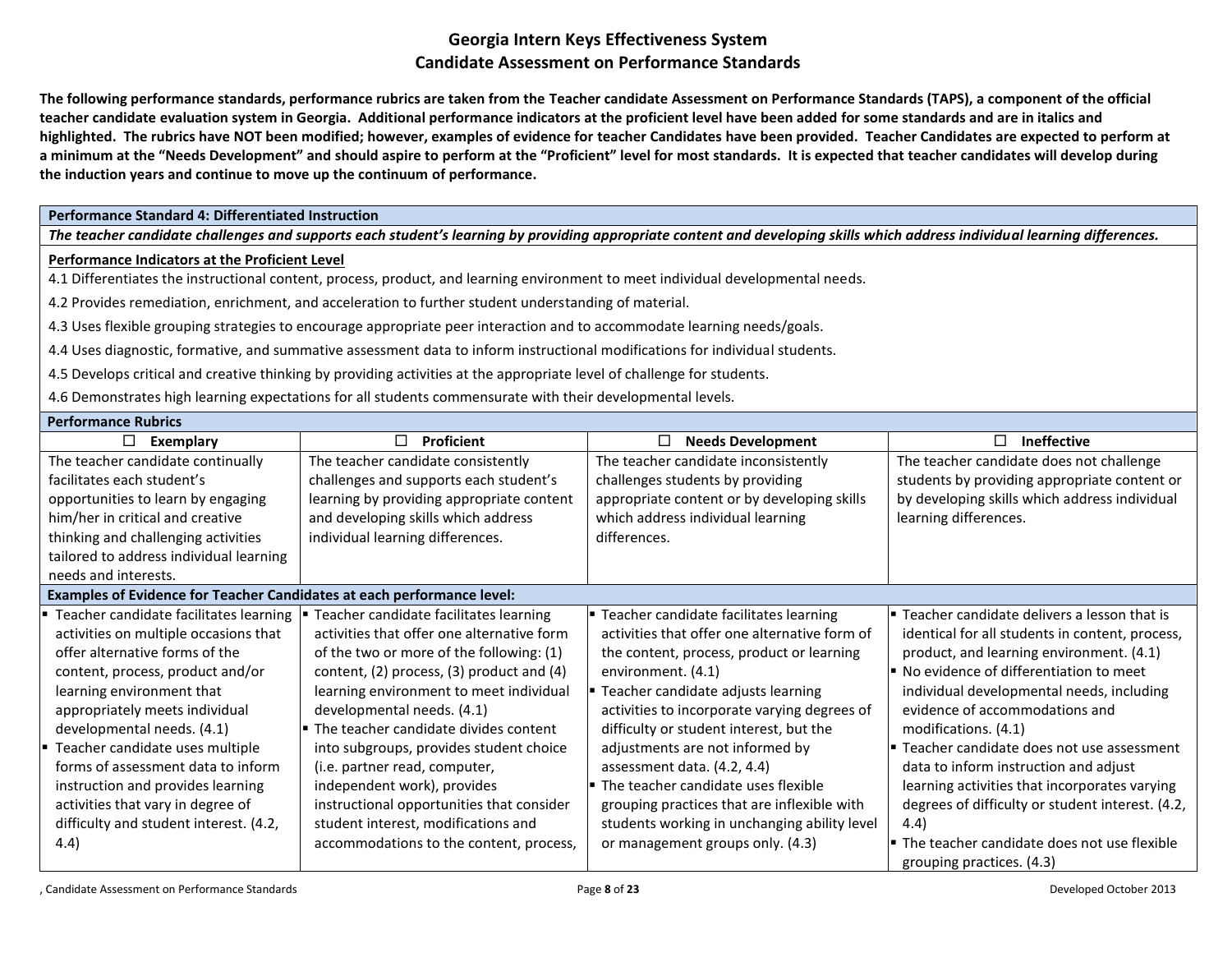| <b>Student Evidence:</b><br>Complete individualized activities<br>designed to achieve success in<br>specific content and/or skills. (4.1)<br>$\blacksquare$ All students are able to meet<br>learning expectations. (4.3) | product and learning environment are<br>evident. (4.1)<br>F Teacher candidate uses assessment data<br>to inform instruction and provides<br>learning activities that vary in degree of<br>difficulty or student interest. (4.2, 4.4)<br>lStudent Evidence:<br>Students meet the standards using<br>differentiated products. (4.1)<br>Students are presented with the standard<br>through differentiated content and | <b>Student Evidence:</b><br>Students engage with the content through<br>two processes. (4.1)<br>$\blacktriangleright$ Students demonstrate understanding of the<br>content through two products. (4.1)<br>Some students are able to meet learning<br>expectations. (4.2, 4.4)<br>Students assigned to participate in the<br>same groupings repeatedly. (4.3) | <b>Student Evidence:</b><br>Students demonstrate understanding of<br>instruction through uniform processes and<br>products. $(4.1)$<br><b>E</b> Students are not able to meet learning<br>expectations. (4.2, 4.4)<br>$\blacktriangleright$ All students working on the same activities.<br>(4.3)<br>$\blacktriangleright$ All students seated in the same groups. (4.3) |
|---------------------------------------------------------------------------------------------------------------------------------------------------------------------------------------------------------------------------|---------------------------------------------------------------------------------------------------------------------------------------------------------------------------------------------------------------------------------------------------------------------------------------------------------------------------------------------------------------------------------------------------------------------|--------------------------------------------------------------------------------------------------------------------------------------------------------------------------------------------------------------------------------------------------------------------------------------------------------------------------------------------------------------|--------------------------------------------------------------------------------------------------------------------------------------------------------------------------------------------------------------------------------------------------------------------------------------------------------------------------------------------------------------------------|
| Evidence/Documentation:                                                                                                                                                                                                   | processes. (4.1)<br>" Most students are able to meet learning<br>expectations. (4.2, 4.4)                                                                                                                                                                                                                                                                                                                           |                                                                                                                                                                                                                                                                                                                                                              |                                                                                                                                                                                                                                                                                                                                                                          |
| Lesson plans, units                                                                                                                                                                                                       |                                                                                                                                                                                                                                                                                                                                                                                                                     |                                                                                                                                                                                                                                                                                                                                                              |                                                                                                                                                                                                                                                                                                                                                                          |

- **Formative and summative assessments**
- Rubrics
- Grade sheets
- Portfolios
- **Student Work samples**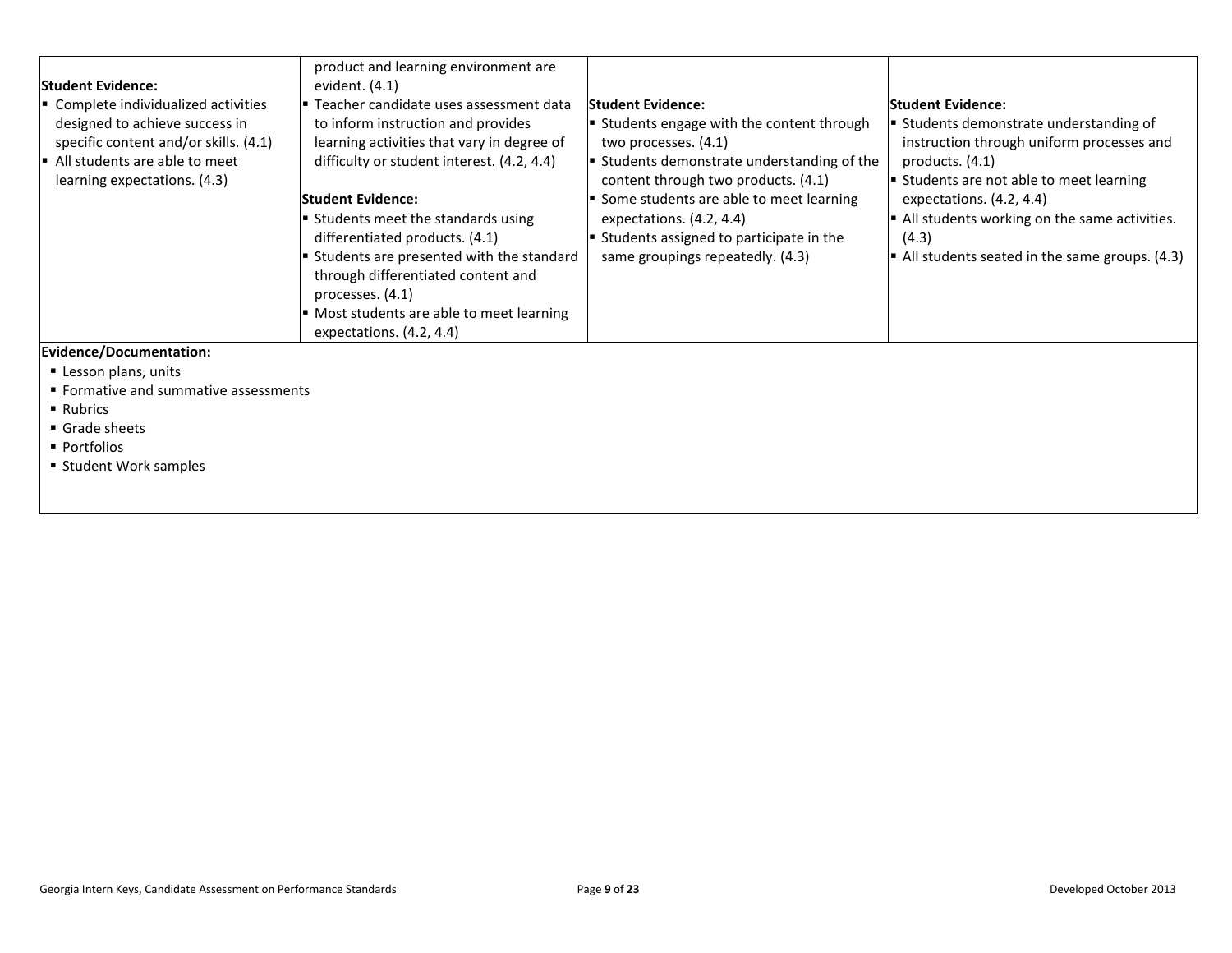**The following performance standards, performance rubrics are taken from the Teacher candidate Assessment on Performance Standards (TAPS), a component of the official teacher candidate evaluation system in Georgia. Additional performance indicators at the proficient level have been added for some standards and are in italics and highlighted. The rubrics have NOT been modified; however, examples of evidence for teacher Candidates have been provided. Teacher Candidates are expected to perform at a minimum at the "Needs Development" and should aspire to perform at the "Proficient" level for most standards. It is expected that teacher candidates will develop during the induction years and continue to move up the continuum of performance.** 

#### **Performance Standard 5: Assessment Strategies**

*The teacher candidate systematically chooses a variety of diagnostic, formative, and summative assessment strategies and instruments that are valid and appropriate for the content and student population.*

#### **Performance Indicators at the Proficient Level**

5.1 Aligns student assessment with the established curriculum and benchmarks.

5.2 Involves students in setting learning goals and monitoring their own progress.

5.3 Varies and modifies assessments to determine individual student needs and progress.

5.4 Uses formal and informal assessments for diagnostic, formative, and summative purposes.

5.5 Uses grading practices that report final mastery in relationship to content goals and objectives.

5.6 Uses assessment techniques that are appropriate for the developmental level of students.

5.7 Collaborates with others to develop common assessments, when appropriate.

### **Performance Rubrics**

| □<br>Exemplary                                                                                                                                                                                                                                                                                                                                                                                               | □<br>Proficient                                                                                                                                                                                                                      | <b>Needs Development</b>                                                                                                                                                                                                             | <b>Ineffective</b><br>H                                                                                                                                                                                                                                                               |
|--------------------------------------------------------------------------------------------------------------------------------------------------------------------------------------------------------------------------------------------------------------------------------------------------------------------------------------------------------------------------------------------------------------|--------------------------------------------------------------------------------------------------------------------------------------------------------------------------------------------------------------------------------------|--------------------------------------------------------------------------------------------------------------------------------------------------------------------------------------------------------------------------------------|---------------------------------------------------------------------------------------------------------------------------------------------------------------------------------------------------------------------------------------------------------------------------------------|
| The teacher continually demonstrates<br>expertise and leads others to determine<br>and develop a variety of strategies and<br>instruments that are valid and<br>appropriate for the content and student<br>population and guides students to<br>monitor and reflect on their own<br>academic progress. (Teachers rated as<br>Exemplary continually seek ways to<br>serve as role models or teacher leaders.) | The teacher systematically and consistently<br>chooses a variety of diagnostic, formative,<br>and summative assessment strategies and<br>instruments that are valid and appropriate<br>for the content and student population.       | The teacher inconsistently chooses a<br>variety of diagnostic, formative, and<br>summative assessment strategies or the<br>instruments are sometimes not<br>appropriate for the content or student<br>population.                    | The teacher chooses an inadequate<br>variety of diagnostic, formative, and<br>summative assessment strategies or the<br>instruments are not appropriate for the<br>content or student population.                                                                                     |
| Examples of Evidence for Teacher Candidates at each performance level:                                                                                                                                                                                                                                                                                                                                       |                                                                                                                                                                                                                                      |                                                                                                                                                                                                                                      |                                                                                                                                                                                                                                                                                       |
| All lesson plans/units contain<br>appropriate formal and informal<br>assessments for diagnostic, formative,<br>and summative purposes<br>Examples 1.5 Lesson plans/units include a variety of<br>assessments that meet all students'<br>needs                                                                                                                                                                | Lesson plans/units contain numerous<br>appropriate formal and informal<br>assessments for diagnostic, formative, and<br>summative purposes<br>Lesson plans/units include a variety of<br>assessments that meet most student<br>needs | Lesson plans/ units demonstrate some<br>use of formal and informal assessments<br>for diagnostic, formative, and summative<br>purposes<br>Lesson plans/units include some variety<br>of assessments that meet some student<br>needs. | ■ Within lesson plans/units, the candidate<br>does not use formal and informal<br>assessments for diagnostic, formative,<br>and summative purposes<br>Within lesson plans/units, the candidate<br>does not or inadequately varies and<br>adjusts assessments to meet student<br>needs |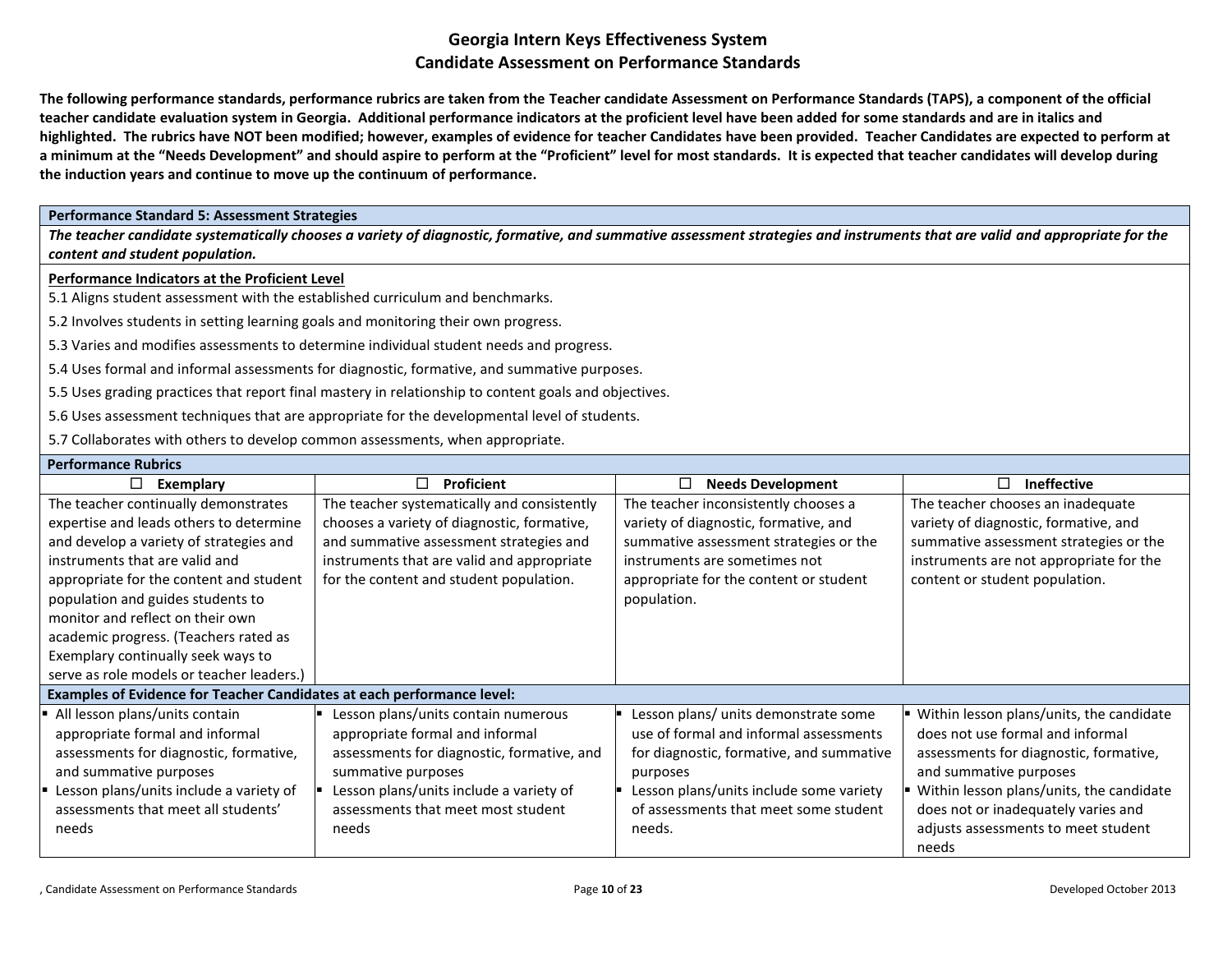|  | Lesson plans/units include a variety of<br>assessments that are linked to all<br>student needs<br>All lesson plans/units include a variety<br>of assessment instruments that are<br>appropriate for the content and<br>student population<br>• Candidate consistently involves<br>students in setting learning goals and<br>self-evaluation<br>All lesson plans/units include an<br>appropriate variety of assessments<br>that are modified based on student<br>needs<br>All lesson plans/units include a wide<br>variety of appropriately differentiated<br>assignments/assessments to meet the<br>needs of most students<br>. Involves students in deciding how<br>instruction will be differentiated based<br>on diagnostic data results.<br>• Uses engaging strategies for diagnosing<br>student readiness to learn.<br>$\bullet$ Explains the different forms of<br>assessments used, why diagnostic work<br>is not graded, and how it is used.<br>$\bullet$ Discusses individual and class<br>strengths, misconceptions, and areas<br>of weakness based on diagnostic<br>assessment data.<br>Describes how students have been<br>involved in diagnosing their own<br>strengths and weaknesses.<br>Evidence/Documentation | Lesson plans/units include a variety of<br>$\blacksquare$<br>assessments that are linked to most<br>student needs<br>Most lesson plans/units include a variety of $\vert \cdot \vert$<br>assessment instruments that are<br>appropriate for the content and student<br>population<br>$\blacksquare$ Candidate regularly involves students in<br>setting learning goals and self-evaluation<br>Most lesson plans/units include an<br>appropriate variety of assessments that<br>are modified based on student needs<br>- Lesson plans/units include numerous<br>appropriately differentiated<br>assignments/assessments to meet the<br>needs of most students<br>• Uses a variety of diagnostic activities at the<br>beginning of most lessons and units to<br>determine the specific needs of the class<br>and of individual students.<br>· Identifies students' prior knowledge in the<br>content area(s) and plans to link it to new<br>learning.<br>• Includes a variety of opportunities for<br>differentiation based on diagnostic data.<br>• Differentiates the lesson to address the<br>needs of students who start the lesson at a<br>lower level of understanding.<br>• Uses a variety of diagnostic strategies<br>(e.g., initial writing prompts, informal reading<br>assessments, pre-tests, KWLs, anticipation<br>quides, etc.).<br>• Can describe how a unit or lesson was<br>adapted based on diagnostic assessment<br>data.<br>• Can explain how assessment data from<br>current students were analyzed and used in<br>planning. | Assessments are included in lesson<br>plans/units but these are sometimes not<br>linked to student needs.<br>Lesson plans/ units include assessment<br>instruments, but these are sometimes<br>inappropriate for the content or student<br>population<br>Candidate sometimes involves students<br>in setting learning goals and/or self-<br>evaluation<br>Lesson plans/units includes some variety<br>of assessments or some assessments<br>that are modified based on student<br>needs<br>Lesson plans/units include some<br>appropriately differentiated<br>assignments/assessments<br>Includes diagnostic assessments at the<br>beginning of some instructional units.<br>Uses at least one formal or informal<br>diagnostic assessment at the beginning<br>of a lesson or unit.<br>Asks questions to determine prior<br>knowledge during a lesson.<br>Has a general understanding of the<br>students' readiness to learn new<br>content.<br>Understands the need to differentiate<br>lessons to address the needs of students<br>who start the lesson at a lower level of<br>understanding, but is not always certain<br>how to plan for or manage a<br>differentiated lesson. | Assessments are not aligned with<br>appropriate objectives, curriculum,<br>and/or benchmarks.<br>Assessment instruments are<br>inappropriate for the content or student<br>population<br>■ Candidate does not involve students in<br>setting learning goals and/or self-<br>evaluation<br>Lesson plans/units do not include a<br>variety of assessments or assessments or<br>not modified based on student needs<br>Lesson plans do not include appropriately<br>differentiated assignments/assessments<br>· Does not include diagnostic assessments<br>in plans.<br>• Is not guided by diagnostic data when<br>planning for differentiation.<br>· Does not consider students' prior<br>knowledge to determine starting points for<br>instruction.<br>· Does not use informal or formal diagnostic<br>assessments at the beginning of a lesson<br>or unit.<br>• Does not probe for prior knowledge during<br>a lesson.<br>• Does not match the instruction to the prior<br>knowledge of the learners.<br>• Cannot describe how a unit or lesson was<br>planned based on diagnostic data.<br>• Cannot articulate how he/she determines<br>the readiness level of students to take on<br>new content. |
|--|--------------------------------------------------------------------------------------------------------------------------------------------------------------------------------------------------------------------------------------------------------------------------------------------------------------------------------------------------------------------------------------------------------------------------------------------------------------------------------------------------------------------------------------------------------------------------------------------------------------------------------------------------------------------------------------------------------------------------------------------------------------------------------------------------------------------------------------------------------------------------------------------------------------------------------------------------------------------------------------------------------------------------------------------------------------------------------------------------------------------------------------------------------------------------------------------------------------------------------|-------------------------------------------------------------------------------------------------------------------------------------------------------------------------------------------------------------------------------------------------------------------------------------------------------------------------------------------------------------------------------------------------------------------------------------------------------------------------------------------------------------------------------------------------------------------------------------------------------------------------------------------------------------------------------------------------------------------------------------------------------------------------------------------------------------------------------------------------------------------------------------------------------------------------------------------------------------------------------------------------------------------------------------------------------------------------------------------------------------------------------------------------------------------------------------------------------------------------------------------------------------------------------------------------------------------------------------------------------------------------------------------------------------------------------------------------------------------------------------------------------------------------------------------------|------------------------------------------------------------------------------------------------------------------------------------------------------------------------------------------------------------------------------------------------------------------------------------------------------------------------------------------------------------------------------------------------------------------------------------------------------------------------------------------------------------------------------------------------------------------------------------------------------------------------------------------------------------------------------------------------------------------------------------------------------------------------------------------------------------------------------------------------------------------------------------------------------------------------------------------------------------------------------------------------------------------------------------------------------------------------------------------------------------------------------------------------------------------------------------|-----------------------------------------------------------------------------------------------------------------------------------------------------------------------------------------------------------------------------------------------------------------------------------------------------------------------------------------------------------------------------------------------------------------------------------------------------------------------------------------------------------------------------------------------------------------------------------------------------------------------------------------------------------------------------------------------------------------------------------------------------------------------------------------------------------------------------------------------------------------------------------------------------------------------------------------------------------------------------------------------------------------------------------------------------------------------------------------------------------------------------------------------------------------------------------------------------|
|--|--------------------------------------------------------------------------------------------------------------------------------------------------------------------------------------------------------------------------------------------------------------------------------------------------------------------------------------------------------------------------------------------------------------------------------------------------------------------------------------------------------------------------------------------------------------------------------------------------------------------------------------------------------------------------------------------------------------------------------------------------------------------------------------------------------------------------------------------------------------------------------------------------------------------------------------------------------------------------------------------------------------------------------------------------------------------------------------------------------------------------------------------------------------------------------------------------------------------------------|-------------------------------------------------------------------------------------------------------------------------------------------------------------------------------------------------------------------------------------------------------------------------------------------------------------------------------------------------------------------------------------------------------------------------------------------------------------------------------------------------------------------------------------------------------------------------------------------------------------------------------------------------------------------------------------------------------------------------------------------------------------------------------------------------------------------------------------------------------------------------------------------------------------------------------------------------------------------------------------------------------------------------------------------------------------------------------------------------------------------------------------------------------------------------------------------------------------------------------------------------------------------------------------------------------------------------------------------------------------------------------------------------------------------------------------------------------------------------------------------------------------------------------------------------|------------------------------------------------------------------------------------------------------------------------------------------------------------------------------------------------------------------------------------------------------------------------------------------------------------------------------------------------------------------------------------------------------------------------------------------------------------------------------------------------------------------------------------------------------------------------------------------------------------------------------------------------------------------------------------------------------------------------------------------------------------------------------------------------------------------------------------------------------------------------------------------------------------------------------------------------------------------------------------------------------------------------------------------------------------------------------------------------------------------------------------------------------------------------------------|-----------------------------------------------------------------------------------------------------------------------------------------------------------------------------------------------------------------------------------------------------------------------------------------------------------------------------------------------------------------------------------------------------------------------------------------------------------------------------------------------------------------------------------------------------------------------------------------------------------------------------------------------------------------------------------------------------------------------------------------------------------------------------------------------------------------------------------------------------------------------------------------------------------------------------------------------------------------------------------------------------------------------------------------------------------------------------------------------------------------------------------------------------------------------------------------------------|

- **Formative and summative assessments** ■ Rubrics
- Grade sheets
- **Portfolios**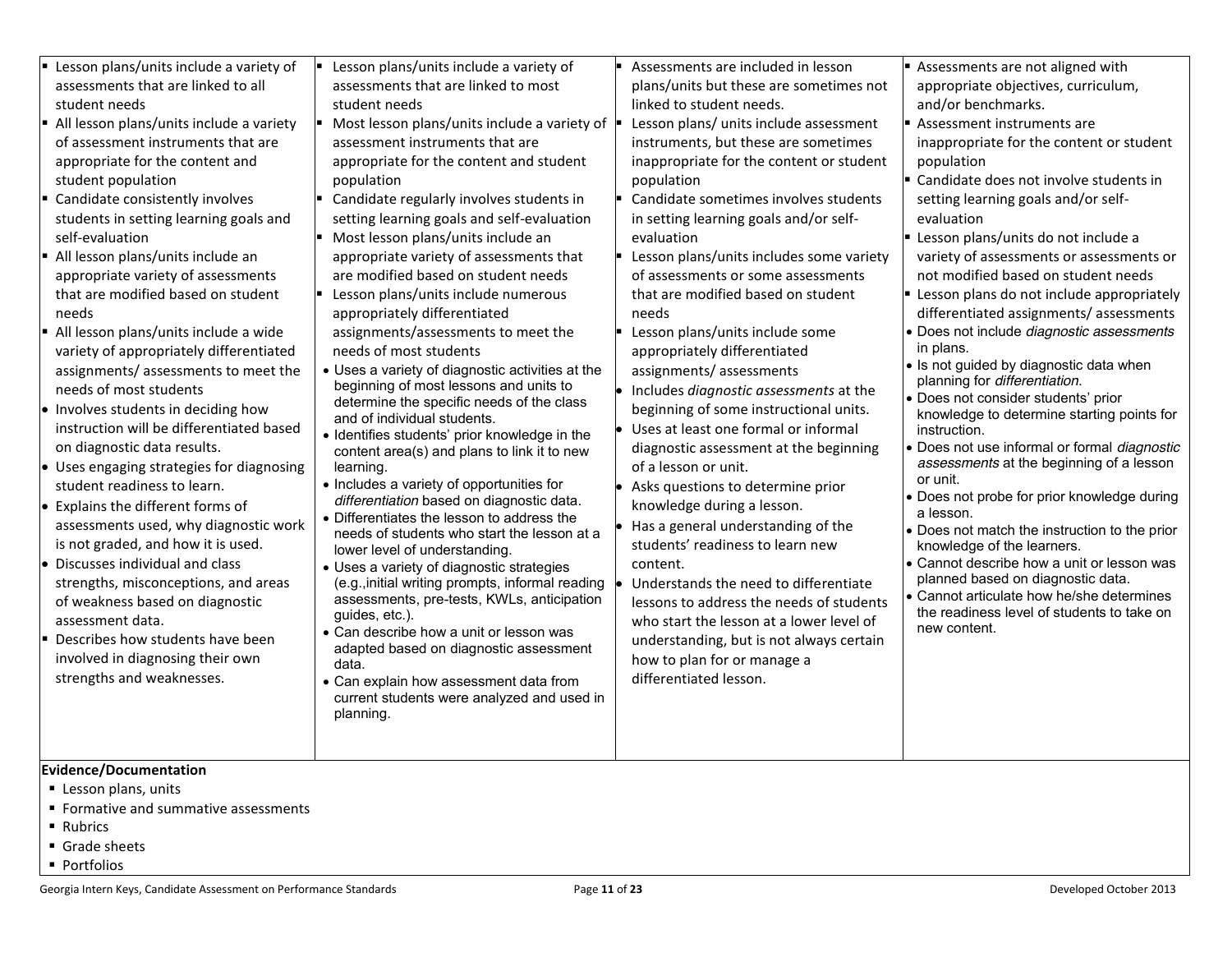**Student work samples**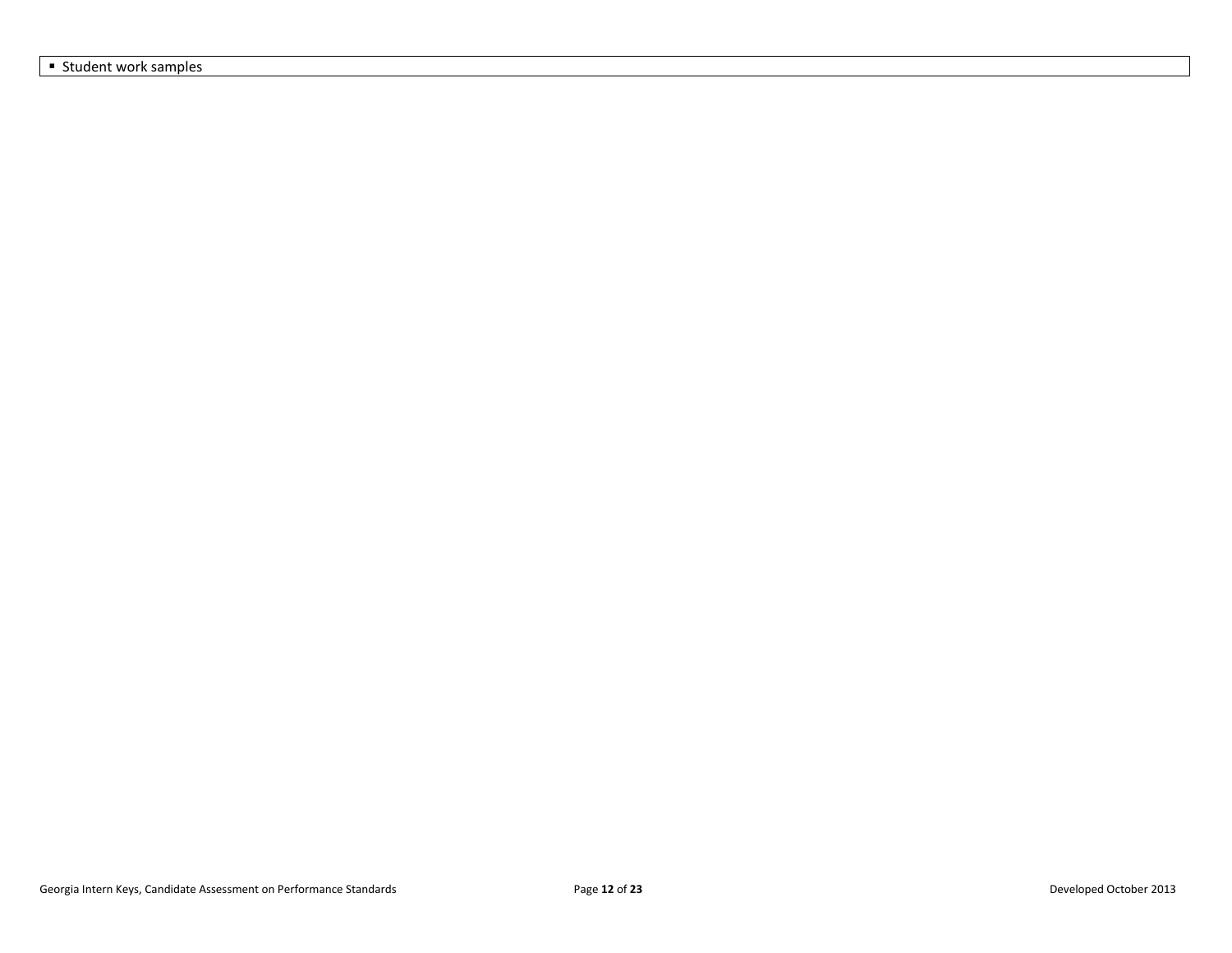**The following performance standards, performance rubrics are taken from the Teacher candidate Assessment on Performance Standards (TAPS), a component of the official teacher candidate evaluation system in Georgia. Additional performance indicators at the proficient level have been added for some standards and are in italics and highlighted. The rubrics have NOT been modified; however, examples of evidence for teacher Candidates have been provided. Teacher Candidates are expected to perform at a minimum at the "Needs Development" and should aspire to perform at the "Proficient" level for most standards. It is expected that teacher candidates will develop during the induction years and continue to move up the continuum of performance.** 

#### **Performance Standard 6: Assessment Uses**

*The teacher candidate systematically gathers, analyzes, and uses relevant data to measure student progress, to inform instructional content and delivery methods, and to provide timely and constructive feedback to both students and parents.*

#### **Performance Indicators at the Proficient Level**

6.1 Uses diagnostic assessment data to develop learning goals for students, to differentiate instruction, and to document learning.

6.2 Plans a variety of formal and informal assessments aligned with instructional results to measure student mastery of learning objectives.

6.3 Uses assessment tools for both formative and summative purposes to inform, guide, and adjust instruction.

6.4 Systematically analyzes and uses data to measure student progress, to design appropriate interventions, and to inform long- and short-term instructional decisions.

6.5 Shares accurate results of student progress with students, parents, and key school personnel.

6.6 Provides constructive and frequent feedback to students on their progress toward their learning goals.

6.7 Teaches students how to self-assess and to use metacognitive strategies in support of lifelong learning.

| <b>Performance Rubrics</b> |  |  |  |
|----------------------------|--|--|--|
|----------------------------|--|--|--|

| $\Box$<br>Exemplary                                                    | <b>Proficient</b><br>$\Box$                                      | $\Box$<br><b>Needs Development</b>       | П<br><b>Ineffective</b>                |
|------------------------------------------------------------------------|------------------------------------------------------------------|------------------------------------------|----------------------------------------|
| The teacher candidate continually                                      | The teacher candidate systematically and                         | The teacher candidate inconsistently     | The teacher candidate does not gather, |
| demonstrates expertise in using data to                                | consistently gathers, analyzes, and uses                         | gathers, analyzes, or uses relevant data | analyze, or use relevant data to       |
| measure student progress and leads                                     | relevant data to measure student progress, to                    | to measure student progress,             | measure student progress, to inform    |
| others in the effective use of data to                                 | inform instructional content and delivery                        | inconsistently uses data to inform       | instructional content and delivery     |
| inform instructional decisions. (Teacher                               | methods, and to provide timely and                               | instructional content and delivery       | methods, or to provide feedback in a   |
| candidates rated as                                                    | constructive feedback to both students and                       | methods, or inconsistently provides      | constructive or timely manner.         |
| Exemplary continually seek ways to serve                               | parents.                                                         | timely or constructive feedback.         |                                        |
| as role models or teacher leaders.)                                    |                                                                  |                                          |                                        |
| Examples of Evidence for Teacher Candidates at each performance level: |                                                                  |                                          |                                        |
| Uses formative and summative                                           | <b>Uses formative and summative assessments</b>                  | Sometimes uses formative and             | Do not use and/or uses inappropriate   |
| assessments continually and                                            | systematically                                                   | summative assessments                    | formative and summative                |
| systematically                                                         | Consistently checks for students' prior                          | Sometimes checks for students' prior     | assessments                            |
| Continually checks for students' prior                                 | knowledge and uses data to develop                               | knowledge and at times uses data to      | Does not check for students' prior     |
| knowledge and uses data to develop                                     | instructional plans                                              | develop instructional plans              | knowledge and does not use or          |
| instructional plans                                                    | Consistently uses leveled questions to engage                    | Sometimes uses leveled questions to      | inappropriately uses data to develop   |
| Continually uses leveled questions to                                  | students and assess content knowledge                            | engage students and assess content       | instructional plans                    |
| engage students and assess content                                     | Consistently uses data to plan and implement                     | knowledge                                | Does not use leveled questions to      |
| knowledge                                                              | flexible grouping                                                | Sometimes uses data to plan and          | engage students and assess content     |
| Continually uses data to plan and                                      | $\blacktriangleright$ Consistently collects and analyzes data to | implement flexible grouping              | knowledge                              |
| implement flexible grouping                                            | identify skill gaps and adjust lessons                           |                                          |                                        |

, Candidate Assessment on Performance Standards Page **13** of **23** Developed October 2013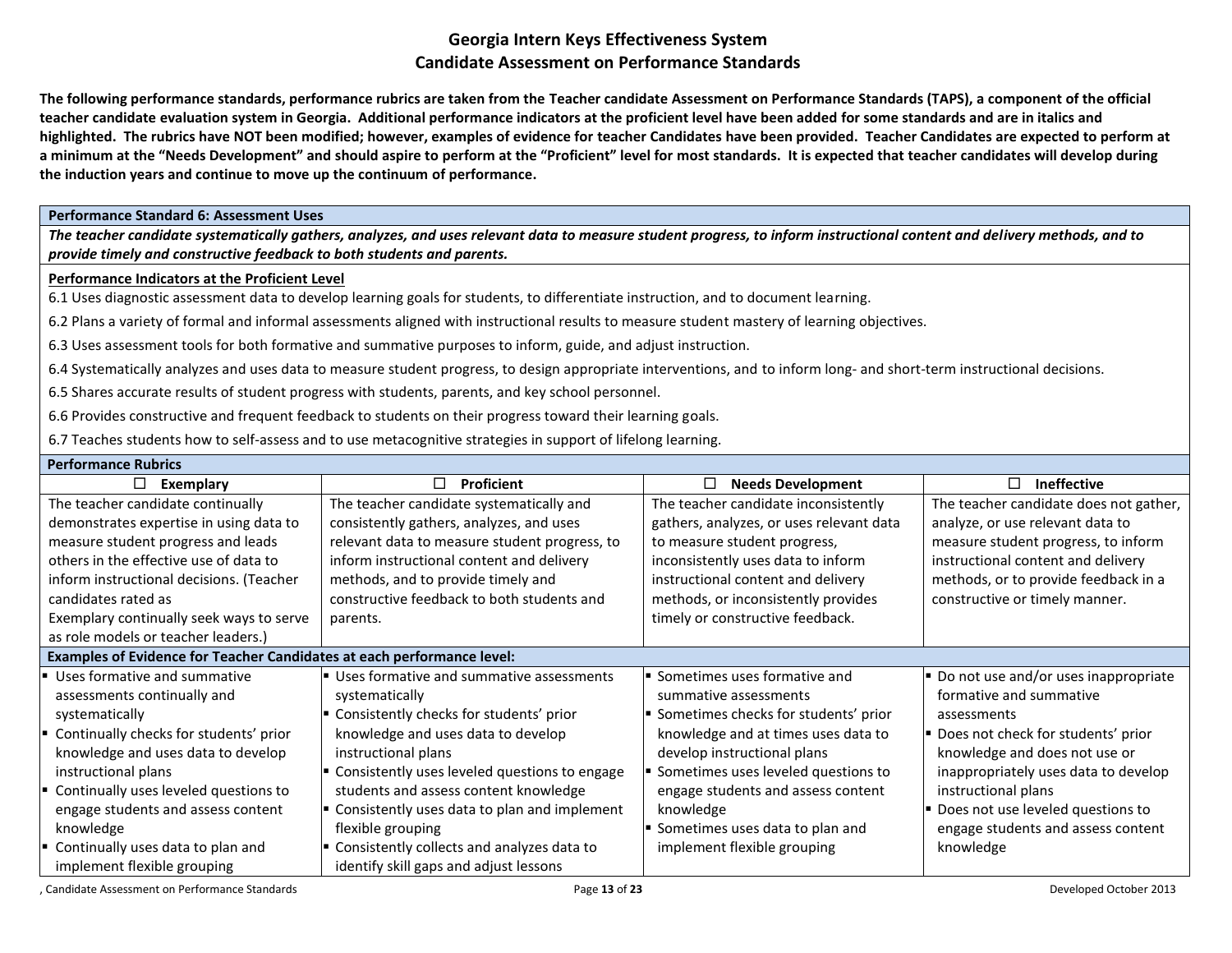| Continually collects and analyzes data to | Consistently provides student commentary      | Sometimes collects and analyzes data to | Does not uses data to plan and         |
|-------------------------------------------|-----------------------------------------------|-----------------------------------------|----------------------------------------|
| identify skill gaps and adjust lessons    | aligned to learning goals on student product  | identify skill gaps and adjust lessons  | implement flexible grouping            |
| Continually provides student              | Continually provides time and scaffolding for | Sometimes provides student              | Does not collect or analyzes data to   |
| commentary aligned to learning goals      | student reflection and self-assessment of     | commentary aligned to learning goals    | identify skill gaps and adjust lessons |
| on student product                        | learning                                      | on student product                      | Does not provide student               |
| Continually provides time and             |                                               | Sometimes provides time and             | commentary aligned to learning goals   |
| scaffolding for student reflection and    |                                               | scaffolding for student reflection and  | on student product                     |
| self-assessment of learning               |                                               | self-assessment of learning             | Does not provide time and scaffolding  |
| Candidates rated as exemplary             |                                               |                                         | for student reflection or self-        |
| continually seek ways to serve as role    |                                               |                                         | assessment of learning                 |
| models or assist others                   |                                               |                                         |                                        |
|                                           |                                               |                                         |                                        |

- **Lesson plans, units**
- **Pre-on-going & post assessments**
- Student self-assessments;
- **Student feedback**
- Conferences
- Candidate electronic portfolios
- Work samples
- **Progress reports and report cards**
- Differentiated homework
- Communication tools (emails/letters, etc.)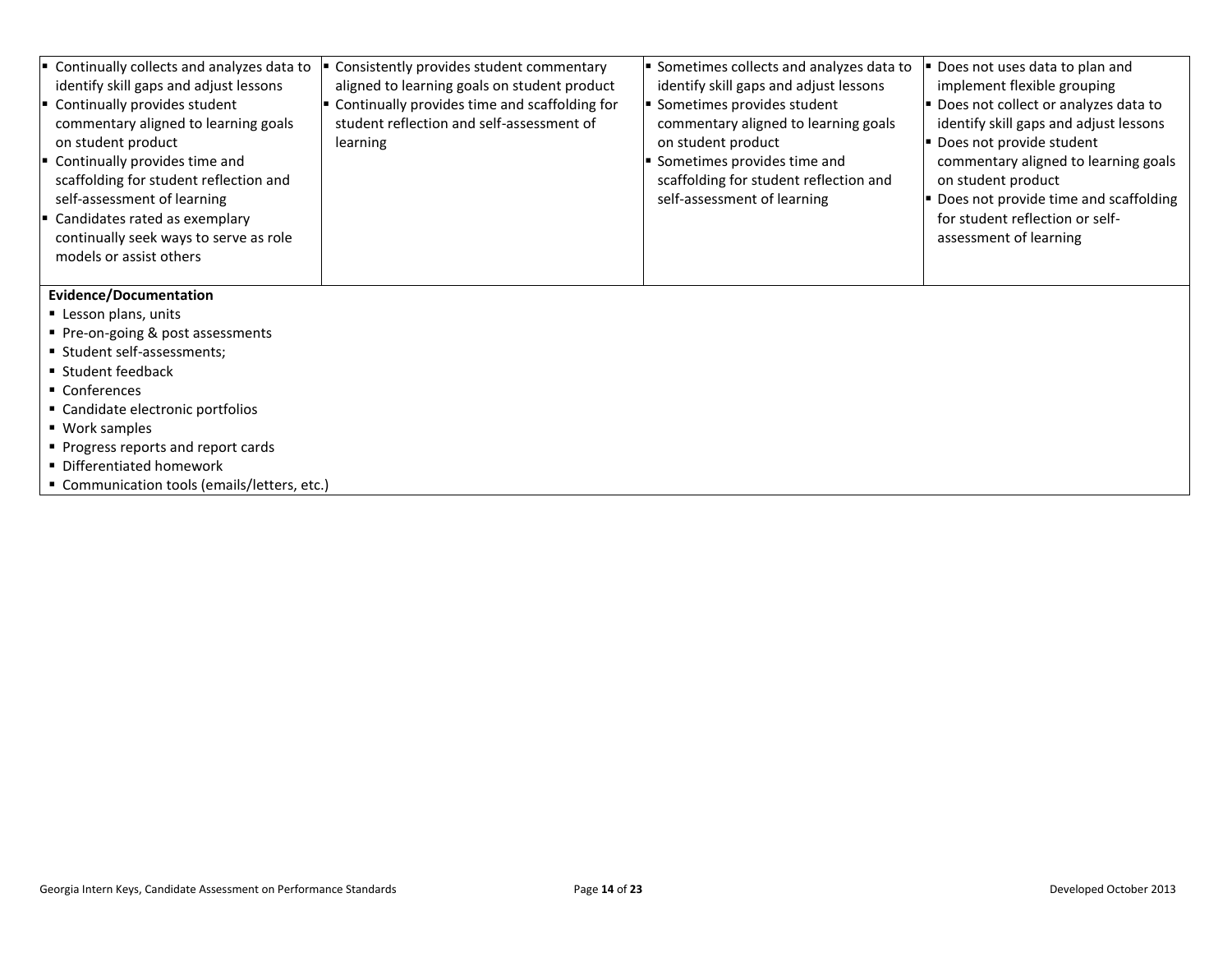**The following performance standards, performance rubrics are taken from the Teacher candidate Assessment on Performance Standards (TAPS), a component of the official teacher candidate evaluation system in Georgia. Additional performance indicators at the proficient level have been added for some standards and are in italics and highlighted. The rubrics have NOT been modified; however, examples of evidence for teacher Candidates have been provided. Teacher Candidates are expected to perform at a minimum at the "Needs Development" and should aspire to perform at the "Proficient" level for most standards. It is expected that teacher candidates will develop during the induction years and continue to move up the continuum of performance.** 

#### **Performance Standard 7: Positive Learning Environment**

*The teacher candidate provides a well-managed, safe, and orderly environment that is conducive to learning and encourages respect for all.*

#### **Performance Indicators at the Proficient Level**

7.1 Responds to disruptions in a timely, appropriate manner.

7.2 Establishes clear expectations for classroom rules, routines, and procedures and enforces them consistently and appropriately.

- 7.3 Models caring, fairness, respect, and enthusiasm for learning.
- 7.4 Promotes a climate of trust and teamwork within the classroom.
- 7.5 Promotes respect for and understanding of students' diversity, including but not limited to race, color, religion, sex, national origin, or disability.
- 7.6 Actively listens and pays attention to students' needs and responses.
- 7.7 Creates a warm, attractive, inviting, and supportive classroom environment.

7.8 Arranges the classroom materials and resources to facilitate group and individual activities.

| <b>Performance Rubrics</b>                                             |                                            |                                               |                                                |
|------------------------------------------------------------------------|--------------------------------------------|-----------------------------------------------|------------------------------------------------|
| □<br>Exemplary                                                         | Proficient<br>П                            | <b>Needs Development</b><br>$\Box$            | □<br><b>Ineffective</b>                        |
| The teacher candidate continually                                      | The teacher candidate consistently         | The teacher candidate inconsistently provides | The teacher candidate inadequately             |
| engages students in a collaborative and                                | provides a well-managed, safe, and orderly | a well-managed, safe, and orderly             | addresses student behavior, displays a         |
| self-directed learning environment                                     | environment that is conducive to learning  | environment that is conducive to learning     | negative attitude toward students,             |
| where students are encouraged to take                                  | and encourages respect for all.            | and encourages respect for all.               | ignores safety standards, or does not          |
| risks and ownership of their own                                       |                                            |                                               | otherwise provide an orderly                   |
| learning behavior. (Teacher candidates                                 |                                            |                                               | environment that is conducive to               |
| rated as Exemplary continually seek                                    |                                            |                                               | learning or encourages respect for all.        |
| ways to serve as role models or teacher                                |                                            |                                               |                                                |
| leaders.)                                                              |                                            |                                               |                                                |
| Examples of Evidence for Teacher Candidates at each performance level: |                                            |                                               |                                                |
| ■ Fairness and respect are evident in a                                | Safe, clean and/or orderly environment     | Evidence of respectful communication and      | Little or no evidence of respectful            |
| climate of democratic practices                                        | Content related bulletin boards; learning  | correct name pronunciation of some of the     | communication and correct name                 |
| where everyone matters within                                          | stations and centers.                      | learners in the classroom, but not all        | pronunciation of the learner                   |
| orderly, shared governance                                             | Standards posted                           | Minimal evidence of tracking and permanent    | Little or no evidence of flexible grouping     |
| Expectations for behavior are posted                                   | Materials readily accessible               | ability grouping of learner                   | <b>E</b> Little or no evidence of knowledge or |
| and consequences are administered                                      | Student work samples displayed             | Insufficient evidence of RTI usage            | implementation of RTI                          |
| fairly                                                                 | ■ Technology used to enhance instruction   | Promotes a climate of trust and teamwork      | Little or no evidence of efforts to            |
| If/when disruptions occur, low                                         | ■ Rules posted                             | for some learners                             | promote trust and teamwork for                 |
| profile intervention strategies with                                   |                                            |                                               | learners                                       |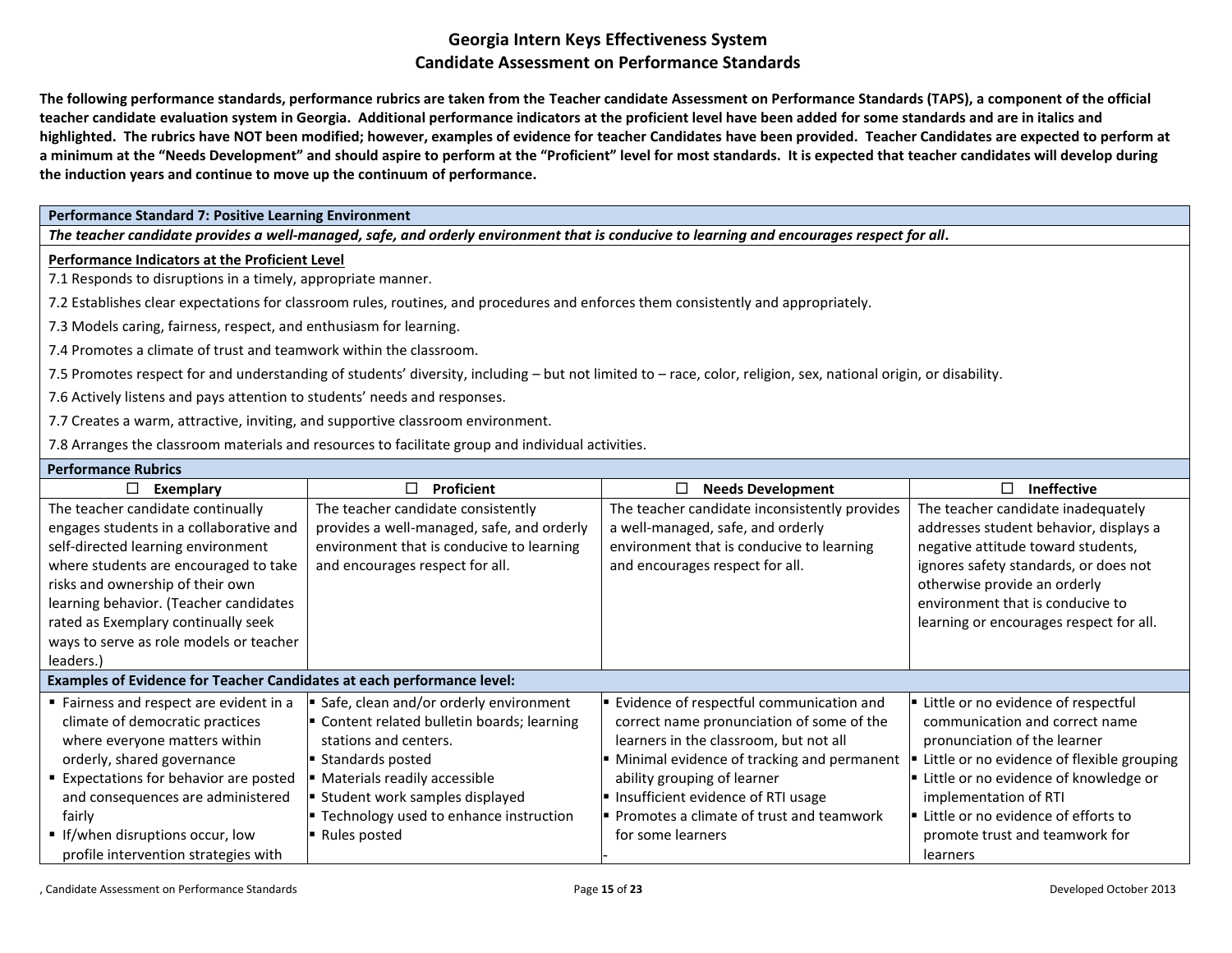| language that diffuses and de-<br>escalates tension and non-<br>instructional behaviors are used<br>• All students report their lack of<br>understanding without punitive<br>consequences<br>■ There is no evidence of tracking<br>■ Employs differentiated instruction<br>techniques based on need without<br>permanently grouping the learners,<br>and peer support is evident<br>■ Tasks are relevant and appropriate<br>• The classroom is neat, orderly and<br>comfortable | ■ Evidence of respectful communication and<br>correct name pronunciation of all learners<br>in the classroom<br>■ Employs differentiated instruction<br>techniques based on need without<br>permanently grouping the learners<br>Uses RTI to furnish and document<br>alternative teaching and/or behavioral<br>management strategies<br>Promotes a climate of trust and teamwork<br>for all learners |  |
|---------------------------------------------------------------------------------------------------------------------------------------------------------------------------------------------------------------------------------------------------------------------------------------------------------------------------------------------------------------------------------------------------------------------------------------------------------------------------------|------------------------------------------------------------------------------------------------------------------------------------------------------------------------------------------------------------------------------------------------------------------------------------------------------------------------------------------------------------------------------------------------------|--|
| ■ There is evidence of RTI                                                                                                                                                                                                                                                                                                                                                                                                                                                      |                                                                                                                                                                                                                                                                                                                                                                                                      |  |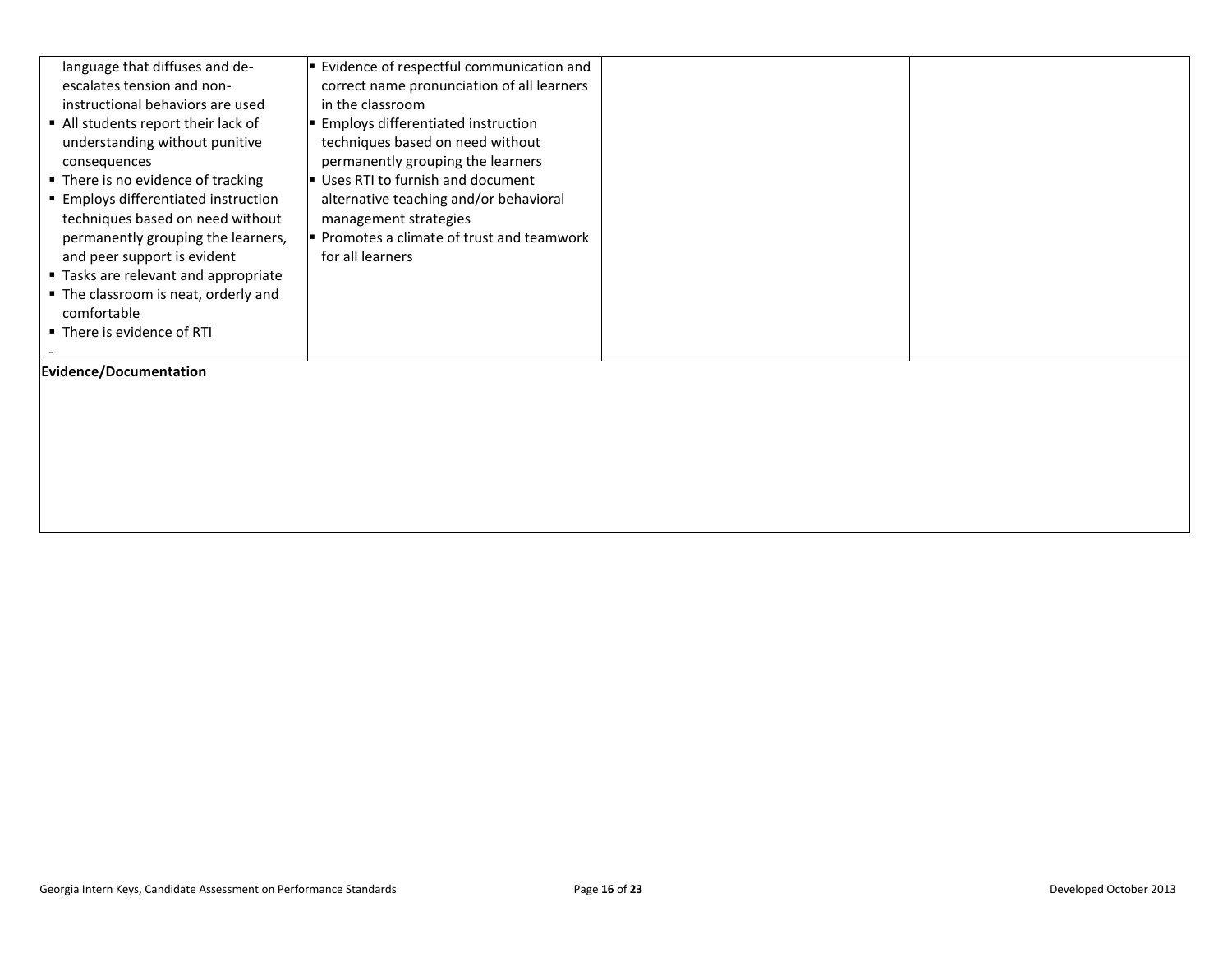**The following performance standards, performance rubrics are taken from the Teacher candidate Assessment on Performance Standards (TAPS), a component of the official teacher candidate evaluation system in Georgia. Additional performance indicators at the proficient level have been added for some standards and are in italics and highlighted. The rubrics have NOT been modified; however, examples of evidence for teacher Candidates have been provided. Teacher Candidates are expected to perform at a minimum at the "Needs Development" and should aspire to perform at the "Proficient" level for most standards. It is expected that teacher candidates will develop during the induction years and continue to move up the continuum of performance.** 

### **Performance Standard 8: Academically Challenging Environment**

*The teacher candidate creates a student-centered, academic environment in which teaching and learning occur at high levels and students are self-directed learners.*

#### **Performance Indicators at the Proficient Level**

8.1 Maximizes instructional time.

8.2 Conveys the message that mistakes should be embraced as a valuable part of learning.

- 8.3 Encourages productivity by providing students with appropriately challenging and relevant material and assignments.
- 8.4 Provides transitions that minimize loss of instructional time.
- 8.5 Communicates high, but reasonable, expectations for student learning.
- 8.6 Provides academic rigor, encourages critical and creative thinking, and pushes students to achieve goals.
- 8.7 Encourages students to explore new ideas and take academic risks.

#### **Performance Rubrics**

| □<br>Exemplary                                                                                                                                                                                                                                                                                                                                                                                                                                | Proficient<br>П                                                                                                                                                                                                                                                                                                                                                                                                                                                                    | <b>Needs Development</b><br>П.                                                                                                                                                                                                                                                                                                                                                                                                                                 | <b>Ineffective</b><br>П                                                                                                                                                                                                                                                                                                                                                                                                                                                                   |
|-----------------------------------------------------------------------------------------------------------------------------------------------------------------------------------------------------------------------------------------------------------------------------------------------------------------------------------------------------------------------------------------------------------------------------------------------|------------------------------------------------------------------------------------------------------------------------------------------------------------------------------------------------------------------------------------------------------------------------------------------------------------------------------------------------------------------------------------------------------------------------------------------------------------------------------------|----------------------------------------------------------------------------------------------------------------------------------------------------------------------------------------------------------------------------------------------------------------------------------------------------------------------------------------------------------------------------------------------------------------------------------------------------------------|-------------------------------------------------------------------------------------------------------------------------------------------------------------------------------------------------------------------------------------------------------------------------------------------------------------------------------------------------------------------------------------------------------------------------------------------------------------------------------------------|
| The teacher candidate continually creates<br>an academic learning environment where<br>students are encouraged to set<br>challenging learning goals and tackle<br>challenging materials. (Teacher candidates<br>rated as Exemplary continually seek ways<br>to serve as role models or teacher<br>leaders.)                                                                                                                                   | The teacher candidate consistently<br>creates a student-centered, academic<br>environment in which teaching and<br>learning occur at high levels and students<br>are self-directed learners.                                                                                                                                                                                                                                                                                       | The teacher candidate inconsistently<br>provides a student-centered, academic<br>environment in which teaching and<br>learning occur at high levels or where<br>students are self-directed learners.                                                                                                                                                                                                                                                           | The teacher candidate does not provide a<br>student-centered, academic environment<br>in which teaching and learning occur at<br>high levels, or where students are self-<br>directed learners.                                                                                                                                                                                                                                                                                           |
| Examples of Evidence for Teacher Candidates at each performance level:                                                                                                                                                                                                                                                                                                                                                                        |                                                                                                                                                                                                                                                                                                                                                                                                                                                                                    |                                                                                                                                                                                                                                                                                                                                                                                                                                                                |                                                                                                                                                                                                                                                                                                                                                                                                                                                                                           |
| The teacher candidate continually has<br>materials, supplies readily available and<br>accessible during instructional time. (8.1)<br>The teacher candidate continually uses<br>classroom space and resources efficiently<br>to support student learning.(8.1)<br>The teacher candidate continually models<br>how to correct and learn from mistakes.<br>(8.2)<br>The teacher candidate continually<br>provides instructions with a variety of | $\blacksquare$ The teacher candidate consistently has<br>materials, supplies readily available and<br>accessible during instructional time. (8.1)<br>" The teacher candidate consistently uses<br>classroom space and resources efficiently<br>to support student learning. (8.1)<br>The teacher candidate consistently<br>models how to correct and learn from<br>mistakes. (8.2)<br>$\blacksquare$ The teacher candidate consistently<br>provides instructions with a variety of | The teacher candidate inconsistently has<br>materials, supplies readily available and<br>accessible during instructional time. (8.1)<br>The teacher candidate inconsistently uses<br>classroom space and resources efficiently<br>to support student learning. (8.1)<br>• The teacher candidate inconsistently<br>models how to correct and learn from<br>mistakes. (8.2)<br>• The teacher candidate inconsistently<br>provides instructions with a variety of | Teacher candidate does not have<br>materials, supplies readily available and<br>accessible during instructional time. (8.1)<br>Teacher candidate does not use<br>classroom space and resources efficiently<br>to support student learning. (8.1)<br>" Teacher candidate fails to model how to<br>correct and learn from mistakes. (8.2)<br><b>Teacher candidate fails to provide</b><br>instructions with a variety of activities<br>addressing student interests and abilities.<br>(8.3) |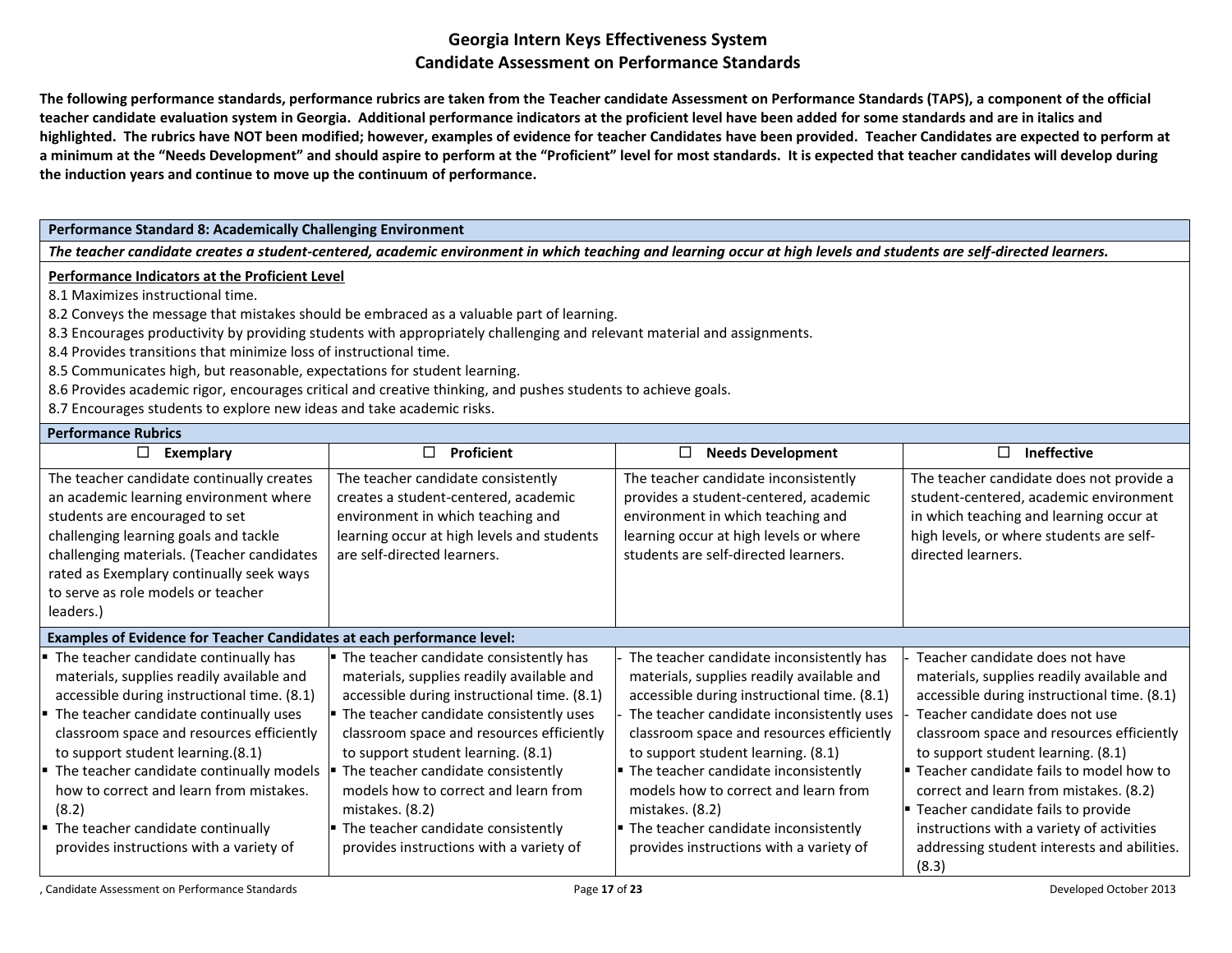| activities addressing student interests          | activities addressing student interests               | activities addressing student interests                    | ■ Teacher candidate inadequately guides        |
|--------------------------------------------------|-------------------------------------------------------|------------------------------------------------------------|------------------------------------------------|
| and abilities. (8.3)                             | and abilities. (8.3)                                  | and abilities. (8.3)                                       | students among large and small groups          |
| • The teacher candidate continually guides       | The teacher candidate consistently                    | $\blacksquare$ The teacher candidate inconsistently        | and independent learning. (8.4)                |
| students among large and small groups            | guides students among large and small                 | guides students among large and small                      | • There is no clear plan evident for           |
| and independent learning. (8.4)                  | groups and independent learning. (8.4)                | groups and independent learning. (8.4)                     | transitions between tasks or classes. (8.4)    |
| $\blacksquare$ The teacher candidate continually | The teacher candidate consistently plans              | $\blacksquare$ The teacher candidate inconsistently        | " Teacher candidate inadequately               |
| exhibits a clear plan for transitions            | for transitions between tasks or classes.             | plans for transitions between tasks or                     | communicates lesson objectives and             |
| between tasks or classes. (8.4)                  | (8.4)                                                 | classes. (8.4)                                             | learning outcomes. (8.5)                       |
| $\blacksquare$ The teacher candidate continually | The teacher candidate consistently                    | $\blacktriangleright$ The teacher candidate inconsistently | <b>Teacher candidate inadequately reflects</b> |
| communicates lesson objectives and               | communicates lesson objectives and                    | communicates lesson objectives and                         | varied levels and/or scaffolds through         |
| learning outcomes. (8.5)                         | learning outcomes. (8.5)                              | learning outcomes. (8.5)                                   | planning and implementation of the             |
| $\blacksquare$ The teacher candidate continually | " The teacher candidate consistently                  | $\blacktriangleright$ The teacher candidate inconsistently | lesson. (8.6)                                  |
| reflects varied levels and/or scaffolds          | reflects varied levels and/or scaffolds               | reflects varied levels and/or scaffolds                    | Delivery lacks higher order questioning,       |
| through planning and implementation of           | through planning and implementation of                | through planning and implementation of                     | student responsibility, and accountability.    |
| the lesson. (8.6)                                | the lesson. (8.6)                                     | the lesson. (8.6)                                          | (8.6)                                          |
| • The teacher candidate continually uses a       | The teacher candidate consistently uses a             | The teacher candidate inconsistently uses                  | Teacher candidate fails to encourage           |
| delivery with higher order questioning,          | delivery with higher order questioning,               | a delivery with higher order questioning,                  | creativity and student autonomy in             |
| student responsibility, and accountability.      | student responsibility, and accountability.           | student responsibility, and accountability.                | planning and delivery of the lesson. (8.7)     |
| (8.6)                                            | (8.6)                                                 | (8.6)                                                      | <b>E</b> Teacher candidate fails to encourage  |
| " The teacher candidate continually              | <b>The teacher candidate consistently</b> The teacher | $\blacktriangleright$ The teacher candidate inconsistently | higher order questioning with multiple         |
| encourages creativity and student                | encourages creativity and student                     | encourages creativity and student                          | solutions/answers to problems posed            |
| autonomy in planning and delivery of the         | autonomy in planning and delivery of the              | autonomy in planning and delivery of the                   | during instruction. (8.7)                      |
| lesson. (8.7)                                    | lesson. (8.7)                                         | lesson. (8.7)                                              |                                                |
| " The teacher candidate continually              | The teacher candidate consistently                    | $\blacksquare$ The teacher candidate inconsistently        |                                                |
| encourages higher order questioning              | encourages higher order questioning                   | encourages higher order questioning                        |                                                |
| with multiple solutions/answers to               | with multiple solutions/answers to                    | with multiple solutions/answers to                         |                                                |
| problems posed during instruction. (8.7)         | problems posed during instruction. (8.7)              | problems posed during instruction. (8.7)                   |                                                |
|                                                  |                                                       |                                                            |                                                |
|                                                  |                                                       |                                                            |                                                |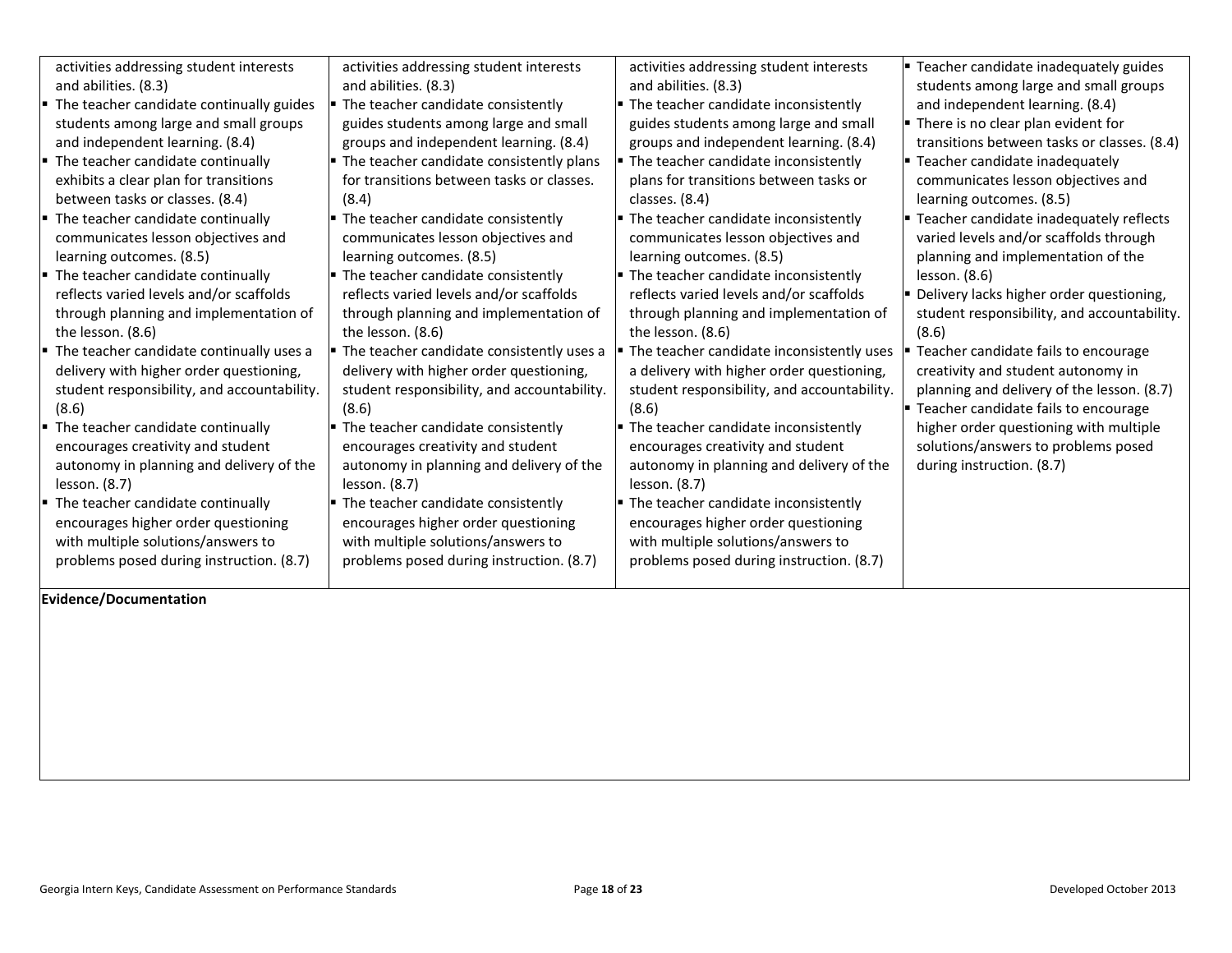**The following performance standards, performance rubrics are taken from the Teacher candidate Assessment on Performance Standards (TAPS), a component of the official teacher candidate evaluation system in Georgia. Additional performance indicators at the proficient level have been added for some standards and are in italics and highlighted. The rubrics have NOT been modified; however, examples of evidence for teacher Candidates have been provided. Teacher Candidates are expected to perform at a minimum at the "Needs Development" and should aspire to perform at the "Proficient" level for most standards. It is expected that teacher candidates will develop during the induction years and continue to move up the continuum of performance.** 

**Performance Standard 9: Professionalism**

*The teacher candidate exhibits a commitment to professional ethics and the school's mission, participates in professional growth opportunities to support student learning, and contributes to the profession*

### **Performance Indicators at the Proficient Level**

9.1 Carries out duties in accordance with federal and state laws, Code of Ethics, and established state and local school board policies, regulations, and practices.

9.2 Maintains professional demeanor and behavior (e.g., appearance, punctuality and attendance).

9.3 Respects and maintains confidentiality.

9.4 Evaluates and identifies areas of personal strengths and weaknesses related to professional skills and their impact on student learning and sets goals for improvement.

9.5 Participates in ongoing professional growth activities based on identified areas for improvement (e.g., mentoring, peer coaching, course work, conferences) and incorporates learning into classroom activities.

9.6 Demonstrates flexibility in adapting to school change.

9.7 Engages in activities outside the classroom intended for school and student enhancement

*9.8 Maintains appropriate interactions with students, parents, faculty, and staff.*

9.9 Engages in self-reflection about the success of the lesson after teaching; seeks feedback from mentor teacher about teaching and impact on student learning.

| <b>Performance Rubrics</b>                                             |                                             |                                              |                                            |  |
|------------------------------------------------------------------------|---------------------------------------------|----------------------------------------------|--------------------------------------------|--|
| Exemplary                                                              | □<br>Proficient                             | <b>Needs Development</b>                     | <b>Ineffective</b><br>□                    |  |
| The teacher candidate continually                                      | The teacher candidate consistently exhibits | The teacher candidate inconsistently         | The teacher candidate shows a disregard    |  |
| engages in a high level of professional                                | a commitment to professional ethics and     | supports the school's mission or seldom      | toward professional ethics or the school's |  |
| growth and application of skills and                                   | the school's mission, participates in       | participates in professional growth          | mission or rarely takes advantage of       |  |
| contributes to the development of                                      | professional growth opportunities to        | opportunities.                               | professional growth opportunities.         |  |
| others and the well-being of the                                       | support student learning, and contributes   |                                              |                                            |  |
| school and community. (Teacher                                         | to the profession.                          |                                              |                                            |  |
| candidates rated as Exemplary                                          |                                             |                                              |                                            |  |
| continually seek ways to serve as role                                 |                                             |                                              |                                            |  |
| models or teacher leaders.)                                            |                                             |                                              |                                            |  |
| Examples of Evidence for Teacher Candidates at each performance level: |                                             |                                              |                                            |  |
| ■ Teacher candidate continually                                        | ■ Teacher candidate consistently meets all  | ■ Teacher candidate inconsistently meets all | " Teacher candidate inadequately meets     |  |
| meets all deadlines, follows school                                    | deadlines, follows school policy            | deadlines, follows school policy concerning  | all deadlines, follows school policy       |  |
| policy concerning lesson plans,                                        | concerning lesson plans, ethics, and dress  | lesson plans, ethics, and dress codes and    | concerning lesson plans, ethics, and       |  |
| ethics, and dress codes and                                            | codes and maintains accurate attendance     | maintains accurate attendance                | dress codes and maintains accurate         |  |
| maintains accurate attendance                                          | documentation. $(9.1)$ $(9.2)$              | documentation. $(9.1)$ $(9.2)$               | attendance documentation. (9.1) (9.2)      |  |
| documentation. $(9.1)$ $(9.2)$                                         |                                             |                                              |                                            |  |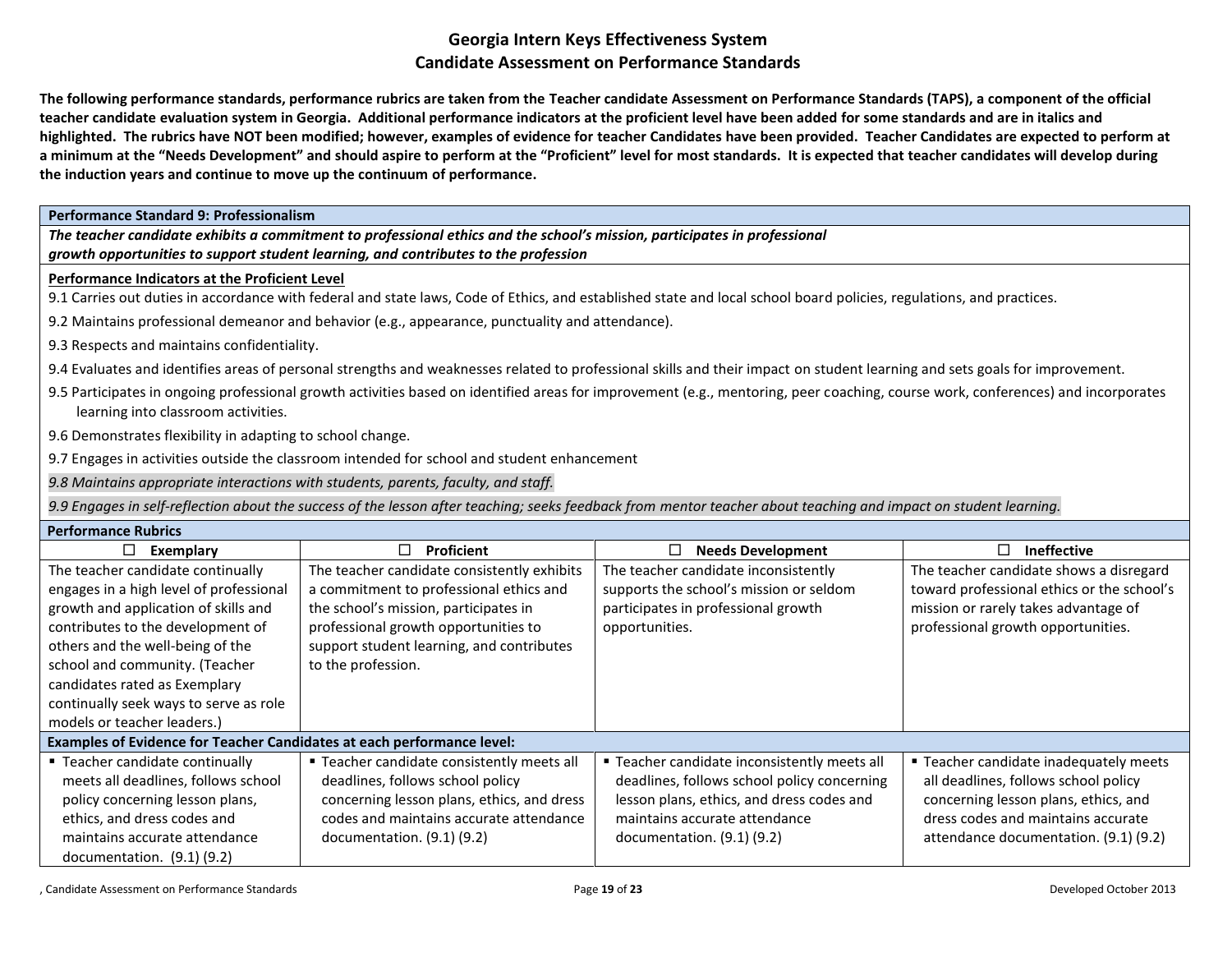| • The teacher candidate continually<br>maintains parent contacts,<br>establishes positive interactions<br>with colleagues and maintains<br>confidentiality of students. (9.2)<br>$(9.3)$ $(9.8)$<br>• The teacher candidate continually<br>works with colleagues on grade<br>level planning, observations, and<br>conferences. (9.8)<br>• The teacher candidate continually<br>reflects on teaching and establishes<br>personal professional development<br>goals. (9.4)<br>" The teacher candidate continually<br>participates and leads professional<br>development growth opportunities.<br>(9.5)<br>■ The teacher candidate is an<br>involved member of a national,<br>state, and local professional<br>organizations. (9.7) | ■ The teacher candidate consistently<br>maintains parent contacts, establishes<br>positive interactions with colleagues and<br>maintains confidentiality of students.<br>$(9.2)$ $(9.3)$ $(9.8)$<br>• The teacher candidate consistently works<br>with colleagues on grade level planning,<br>observations, and conferences. (9.8)<br>• The teacher candidate consistently<br>reflects on teaching and establishes<br>personal professional development goals.<br>(9.4)<br>" The teacher candidate consistently<br>participates and leads professional<br>development growth opportunities. (9.5)<br>■ The teacher candidate is a member of a<br>national, state, and local professional<br>organizations. (9.7) | • The teacher candidate inconsistently<br>maintains parent contacts, establishes<br>positive interactions with colleagues and<br>maintains confidentiality of students. (9.2)<br>$(9.3)$ $(9.8)$<br>" The teacher candidate inconsistently works<br>with colleagues on grade level planning,<br>observations, and conferences. (9.8)<br>• The teacher candidate inconsistently<br>reflects on teaching and establishes<br>personal professional development goals.<br>(9.4)<br>• The teacher candidate inconsistently<br>participates and leads professional<br>development growth opportunities. (9.5)<br>The teacher candidate is a member of a<br>state or local professional<br>organizations.(9.7) | • The teacher candidate inadequately<br>maintains parent contacts, establishes<br>positive interactions with colleagues and<br>maintains confidentiality of students.<br>$(9.2)$ $(9.3)$ $(9.8)$<br>• The teacher candidate inadequately<br>works with colleagues on grade level<br>planning, observations, and<br>conferences. (9.8)<br>• The teacher candidate inadequately<br>reflects on teaching and establishes<br>personal professional development<br>goals. (9.4)<br>• The teacher candidate inadequately<br>participates and leads professional<br>development growth opportunities.<br>(9.5)<br>■ The teacher candidate unaware of<br>professional organizations. (9.7) |  |
|----------------------------------------------------------------------------------------------------------------------------------------------------------------------------------------------------------------------------------------------------------------------------------------------------------------------------------------------------------------------------------------------------------------------------------------------------------------------------------------------------------------------------------------------------------------------------------------------------------------------------------------------------------------------------------------------------------------------------------|------------------------------------------------------------------------------------------------------------------------------------------------------------------------------------------------------------------------------------------------------------------------------------------------------------------------------------------------------------------------------------------------------------------------------------------------------------------------------------------------------------------------------------------------------------------------------------------------------------------------------------------------------------------------------------------------------------------|---------------------------------------------------------------------------------------------------------------------------------------------------------------------------------------------------------------------------------------------------------------------------------------------------------------------------------------------------------------------------------------------------------------------------------------------------------------------------------------------------------------------------------------------------------------------------------------------------------------------------------------------------------------------------------------------------------|------------------------------------------------------------------------------------------------------------------------------------------------------------------------------------------------------------------------------------------------------------------------------------------------------------------------------------------------------------------------------------------------------------------------------------------------------------------------------------------------------------------------------------------------------------------------------------------------------------------------------------------------------------------------------------|--|
| Evidence/Documentation<br>Attendance log, dress code, lesson plans, meeting deadline (e.g., grades submitted in a timely manner), etc. (9.1)<br>Attendance logs, dress code (observation), parent contact log, etc. (9.2)<br>Parent contact log, dispositions evaluation, interaction with colleagues (observation), maintains confidentiality of student records, etc. (9.3)<br>" Lesson plans, performance conferences, reflection log, etc. (9.4)                                                                                                                                                                                                                                                                             |                                                                                                                                                                                                                                                                                                                                                                                                                                                                                                                                                                                                                                                                                                                  |                                                                                                                                                                                                                                                                                                                                                                                                                                                                                                                                                                                                                                                                                                         |                                                                                                                                                                                                                                                                                                                                                                                                                                                                                                                                                                                                                                                                                    |  |

- Agendas, transcripts, membership cards, observations, reflection log, etc. (9.5) Observations, performance conferences, reflection log, etc. (9.9
- Sign-in sheets, agendas, meeting minutes, observations, activity log, etc. (9.7)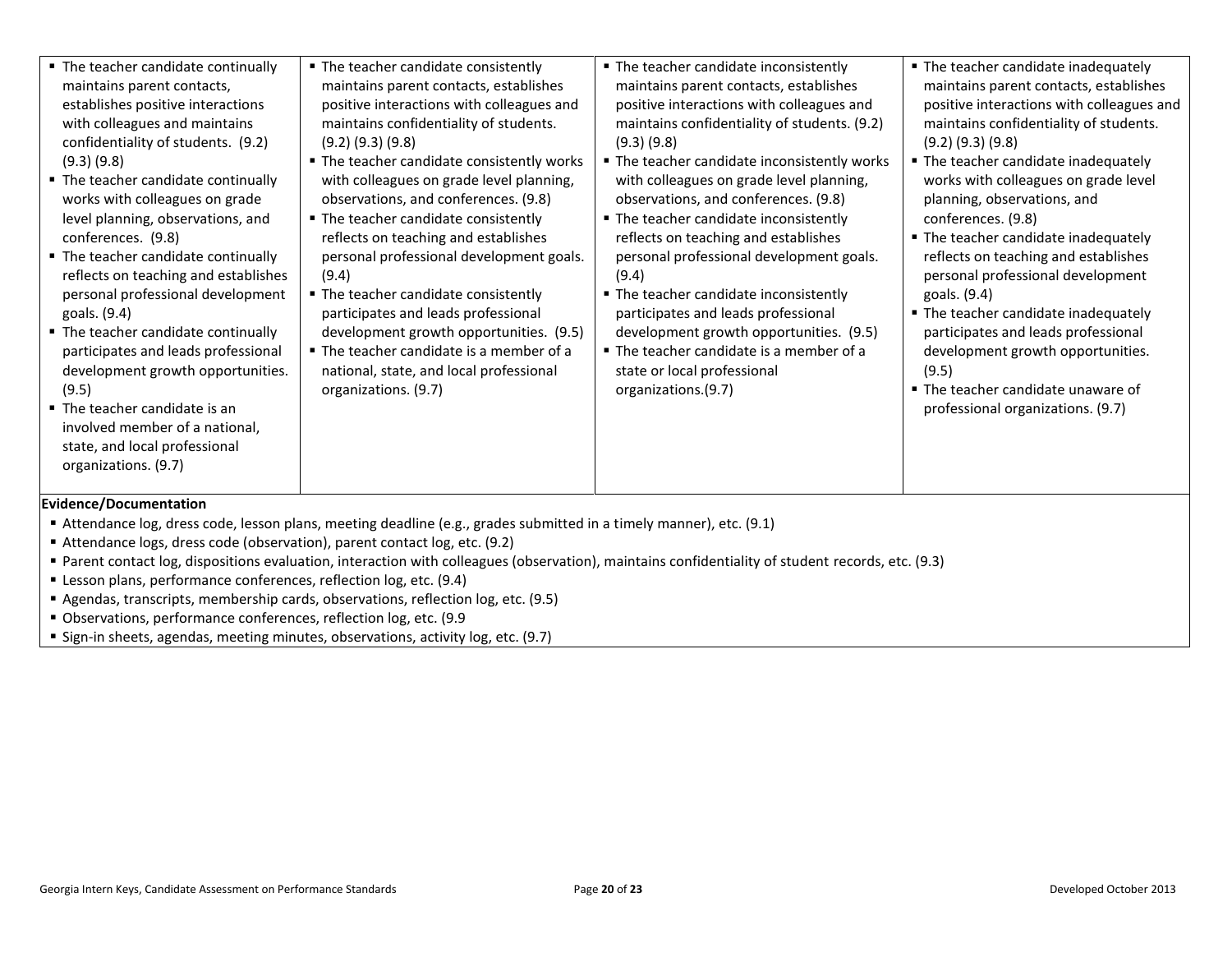**The following performance standards, performance rubrics are taken from the Teacher candidate Assessment on Performance Standards (TAPS), a component of the official teacher candidate evaluation system in Georgia. Additional performance indicators at the proficient level have been added for some standards and are in italics and highlighted. The rubrics have NOT been modified; however, examples of evidence for teacher Candidates have been provided. Teacher Candidates are expected to perform at a minimum at the "Needs Development" and should aspire to perform at the "Proficient" level for most standards. It is expected that teacher candidates will develop during the induction years and continue to move up the continuum of performance.** 

#### **Performance Standard 10: Communication**

*The teacher candidate communicates effectively with students, parents or guardians, district and school personnel, and other stakeholders in ways that enhance student learning.*

#### **Performance Indicators at the Proficient Level**

10.1 Uses verbal and non-verbal communication techniques to foster positive interactions and promote learning in the classroom and school environment.

10.2 Engages in ongoing communication and shares instructional goals, expectations, and student progress with families in a timely and constructive manner.

10.3 Collaborates and networks with colleagues and community to reach educational decisions that enhance and promote student learning.

10.4 Uses precise language, correct vocabulary and grammar, and appropriate forms of oral and written communication.

10.5 Explains directions, concepts, and lesson content to students in a logical, sequential, and age-appropriate manner.

10.6 Adheres to school and district policies regarding communication of student information.

10.7 Creates a climate of accessibility for parents and students by demonstrating a collaborative and approachable style.

10.8 Listens and responds with cultural awareness, empathy, and understanding to the voice and opinions of stakeholders (parents, community, students, and colleagues).

10.9 Uses modes of communication that are appropriate for a given situation.

*10.10 Engages in appropriate conversations and maintains confidentiality of information related to students, parents, faculty, and staff. Such conversations include text messaging, social media, emails, etc.*

| <b>Performance Rubrics</b> |  |
|----------------------------|--|
|----------------------------|--|

| Exemplary<br>⊔                                                                                                                                                                                                                                                                                                              | Proficient                                                                                                                                                                                                    | <b>Needs Development</b><br>LI                                                                                                                                                                                                   | Ineffective                                                                                                                                                                                                                                     |
|-----------------------------------------------------------------------------------------------------------------------------------------------------------------------------------------------------------------------------------------------------------------------------------------------------------------------------|---------------------------------------------------------------------------------------------------------------------------------------------------------------------------------------------------------------|----------------------------------------------------------------------------------------------------------------------------------------------------------------------------------------------------------------------------------|-------------------------------------------------------------------------------------------------------------------------------------------------------------------------------------------------------------------------------------------------|
| The teacher candidate continually uses<br>communication techniques in a variety<br>of situations to proactively inform,<br>network, and collaborate with<br>stakeholders to enhance student<br>learning. (Teacher candidates rated as<br>Exemplary continually seek ways to<br>serve as role models or teacher<br>leaders.) | The teacher candidate communicates<br>effectively and consistently with students,<br>parents or guardians, district and school<br>personnel, and other stakeholders in ways<br>that enhance student learning. | The teacher candidate inconsistently<br>communicates with students, parents or<br>guardians, district and school personnel, or<br>other stakeholders or communicates in<br>ways that only partially enhance student<br>learning. | The teacher candidate inadequately<br>communicates with students, parents or<br>guardians, district and school personnel, or<br>other stakeholders by poorly acknowledging<br>concerns, responding to inquiries, or<br>encouraging involvement. |
| Examples of Evidence for Teacher Candidates at each performance level:                                                                                                                                                                                                                                                      |                                                                                                                                                                                                               |                                                                                                                                                                                                                                  |                                                                                                                                                                                                                                                 |
| ■ Uses both verbal and non-verbal<br>communications, engaging students<br>in positive and meaningful ways to<br>promote learning in the classroom<br>and school environment (10.1)                                                                                                                                          | Uses verbal and/or non-verbal<br>communications to promote learning in<br>the classroom and/or the school<br>environment (10.1)                                                                               | Uses verbal and/or non-verbal<br>communications to address learning in<br>the classroom environment (10.1)                                                                                                                       | Uses unclear or ambiguous verbal and/or<br>non-verbal communications that hinder<br>learning in the classroom environment<br>(10.1)                                                                                                             |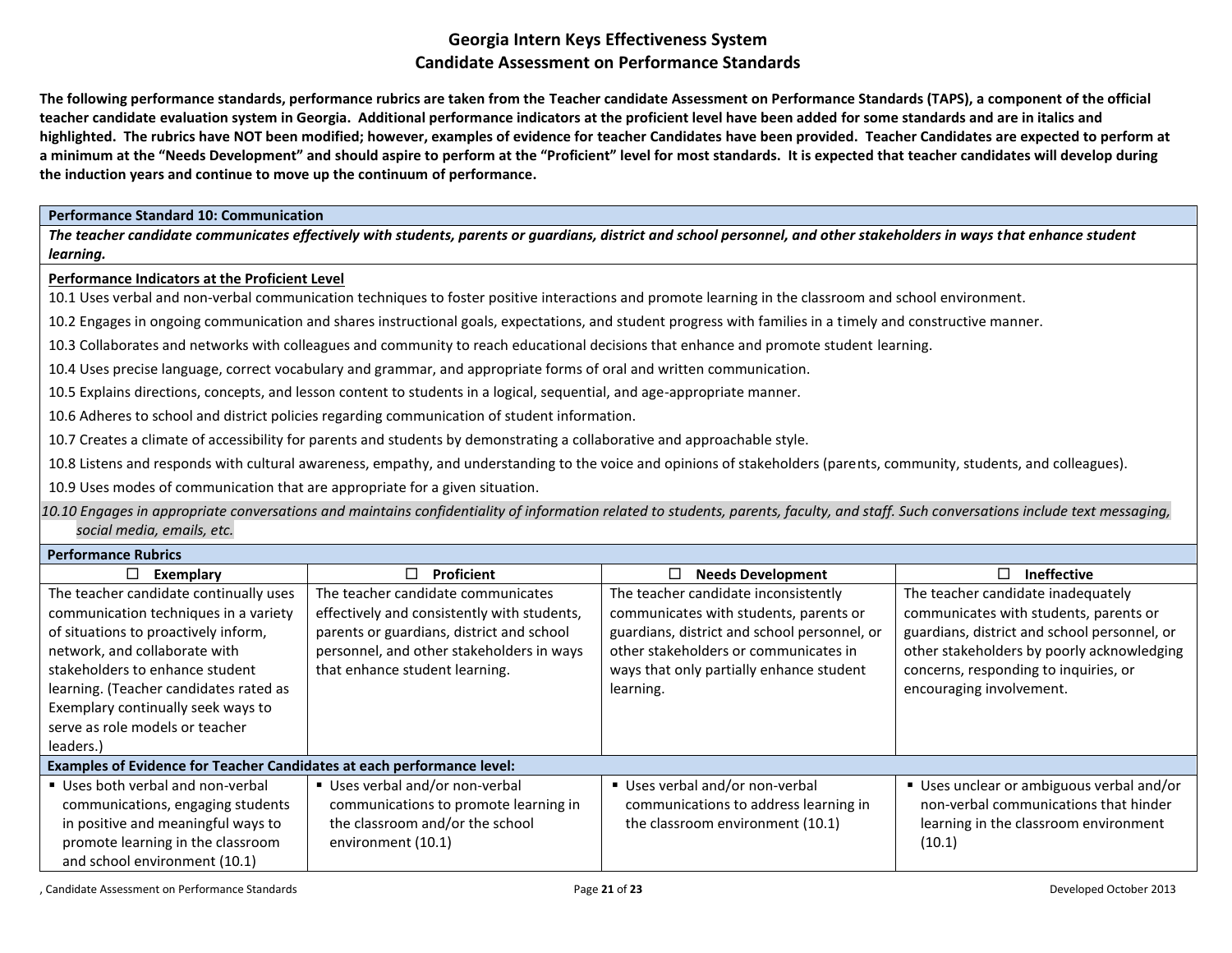- **Engages families in positive and** encouraging communications about instructional goals, expectations, and student progress in a timely and constructive manner (10.2)
- Facilitates collaboration and networking with colleagues and community to reach educational decisions that enhance and promote student learning (10.3)
- Uses precise language, correct vocabulary and grammar, and appropriate forms of oral and written communication in positive and engaging ways to enhance learning and promote student growth (10.4)
- **Uses multiple modalities to explain** directions, concepts, and lesson content to students in logical, sequential, and age-appropriate ways (10.5)
- Seeks to understand all school and district policies regarding communication of student information and adheres to above policies (10.6)
- Encourages parent and student involvement by collaborating with parents and students and being consistently available to them (10.7)
- **Seeks the voice and opinions of** stakeholder in positive ways by listening, responding with cultural awareness and empathy (10.8)
- Selects mode of communication that enhances understanding amongst all involved. Uses a variety of appropriate modes for communication and shifts among modes as necessary (10.9)
- All communication with all parties is appropriate showing awareness of
- Communicates consistently with families about instructional goals, expectations, and student progress in a timely and constructive manner (10.2)
- Collaborates and networks with colleagues and community to reach educational decisions that enhance and promote student learning (10.3)
- Uses precise language, correct vocabulary and grammar, and appropriate forms of oral and written communication (10.4)
- **Explains directions, concepts, and lesson** content to students in a logical, sequential, and age-appropriate manner (10.5)
- Adheres to school and district policies as needed regarding communication of student information (10.6)
- Creates a climate of accessibility for parents and students by demonstrating a collaborative and approachable style (10.7)
- **EXTENS** 2001 responds with cultural awareness, empathy, and understanding to the voice and opinions of stakeholders (parents, community, students, and colleagues) (10.8)
- **Selects mode of communication with** awareness for enhancing understanding between teacher candidate and student, teacher candidate and colleagues, and teacher candidate and parents. Uses a variety of appropriate modes for communication (10.9)
- **Consults and adheres to communication** guidelines for professional educators particularly with regard to issues of confidentiality and the use of electronic media. Checks for understanding infrequently yet is rarely insensitive to the communication norms of others (10.10)
- Communicates with families about instructional goals, expectations, or student progress (10.2)
- Collaborates with colleagues only to reach educational decisions that enhance and promote student learning (10.3)
- Uses precise language, correct vocabulary and grammar, and appropriate forms of oral and written communication inconsistently (10.4)
- **Explains directions, concepts, and lesson** content to students in ways that are not logical, sequential, and/or ageappropriate (10.5)
- Is unaware of school and/or district policies regarding communication of student information (10.6)
- Is accessible, but does not demonstrate a collaborative or an approachable style (10.7)
- Responds to the voice and opinions of stakeholders (parents, community, students, and colleagues) (10.8)
- Uses a variety of appropriate modes for communication but is not intentional in selection with regard to audience or purpose (10.9)
- Is aware of communication guidelines for professional educators and follows them when communicating with students and parents. May treat communication venues informally showing a lack of awareness for the possibility for miscommunication, especially communication with those outside of the classroom (10.10)

# **Student Evidence:**

■ Students appear to have difficulty understanding the teacher candidate (10.1)

- Makes no effort to communicate with families about instructional goals, expectations, or student progress (10.2)
- Makes no effort to collaborate or network with colleagues and/or community about educational decisions that enhance and promote student learning (10.3)
- Lacks an awareness of the need for the use of Standard English in oral and/or written communication (10.4)
- Uses unclear or ambiguous language to explain directions, concepts, and lesson content to students. Presentation of content is often not logical, sequential or age-appropriate (10.5)
- Communicates student information that is in direct conflict with either school and/or district policies (10.6)
- Is not accessible for parents and/or students and does not welcome collaboration (10.7)
- Is unresponsive to stakeholder (parents, community, students, and colleagues) voice and opinions (10.8)
- Relies on a single or few modes of communication and as a result the mode is often inappropriate for the situation and is ineffective (10.9)
- If Is not aware of or does not adhere to communication guidelines for professional educators. Violates confidentiality rules or does not exercise caution when communicating through electronic media. Frequent miscommunication with students, parents, or faculty occurs as there is no check for understanding (10.10)

# **Student Evidence:**

 Students appear to have "tuned out" the teacher candidate by drawing, daydreaming, or talking to others during teacher candidate communications (10.1)